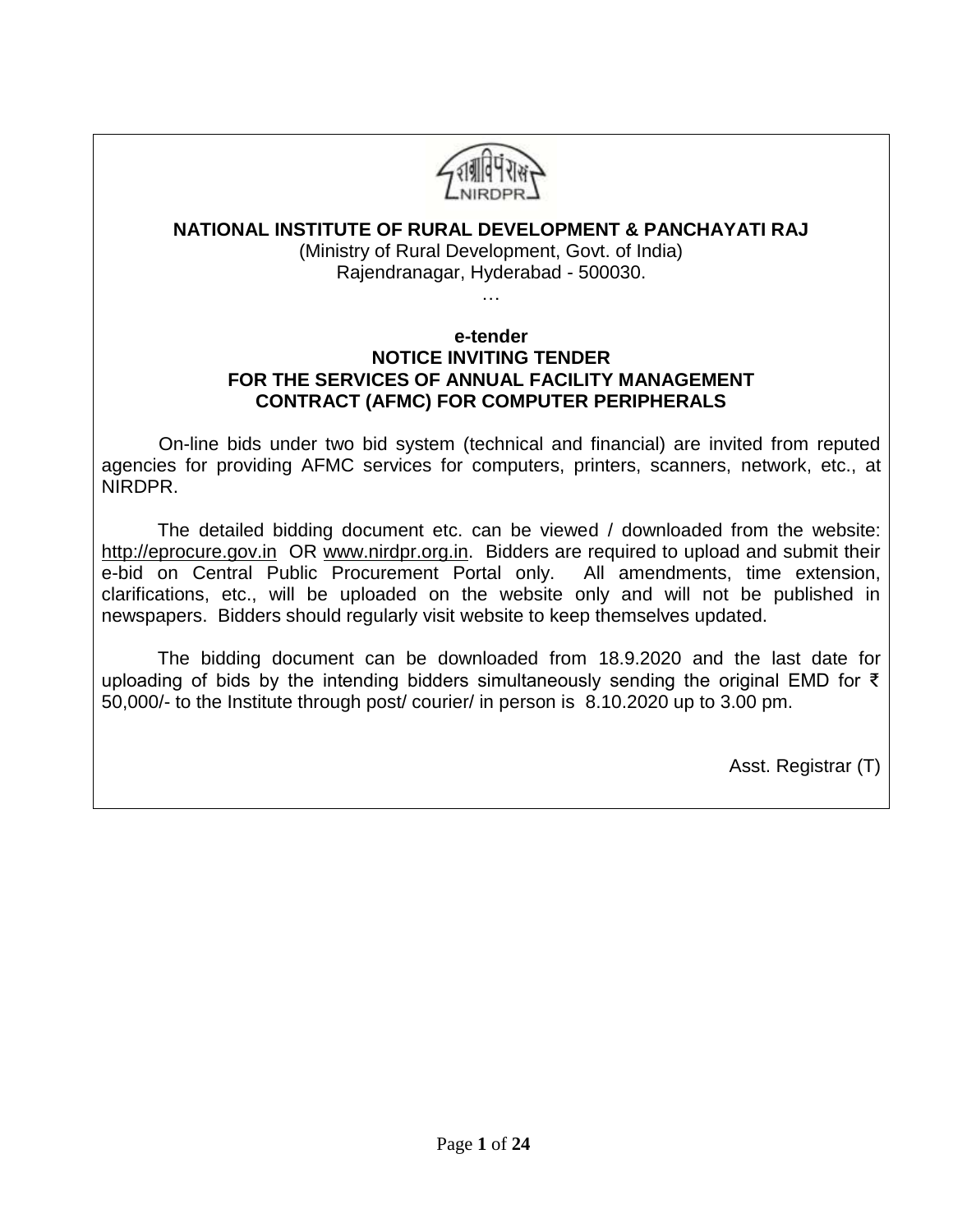

#### **NATIONAL INSTITUTE OF RURAL DEVELOPMENT & PANCHAYATI RAJ**

(Ministry of Rural Development, Govt. of India) Rajendranagar, Hyderabad - 500030.

…

#### **e-tender NOTICE INVITING TENDER FOR THE SERVICES OF ANNUAL FACILITY MANAGEMENT CONTRACT (AFMC) FOR COMPUTER PERIPHERALS**

#### **1. Invitation of bids**

On-line bids are invited under two bid system (technical and financial) for the services of annual facility management contract (AFMC) for computers, printers, laptops, scanners, network available at NIRDPR, Rajendranagar, Hyderabad-500030, Telangana. Manual bids shall not be accepted.

Tender document may be downloaded from Central Public Procurement (CPP) Portal [https://eprocure.gov.in.](https://eprocure.gov.in/) The time schedule for the tendering activities shall be as under:

| 1 <sub>1</sub> | Date of notification of tender notice on<br><b>CPP Portal</b>                                                                         | 18.9.2020                                                                       |
|----------------|---------------------------------------------------------------------------------------------------------------------------------------|---------------------------------------------------------------------------------|
| 2.             | Start of downloading of tender document   10.00 am on 18.9.2020<br>by the intending bidders                                           |                                                                                 |
| 3.             | Last date of uploading of the bids by the<br>intending bidders along with scanned<br>copy of Earnest Money Deposit                    | 8.10.2020 by 3.00 PM                                                            |
| 4.             | Last date of submission of Demand Draft<br>in original payable in favour of NIRD,<br>Hyderabad towards Earnest Money<br>Deposit (EMD) | 8.10.2020 by 3.00 PM                                                            |
| 5.             | <b>Amount of Earnest Money Deposit</b>                                                                                                | ₹ 50,000/-                                                                      |
| 6.             | Date of downloading of technical bids<br>received on-line by the last date and time                                                   | 9.10.2020 at 3.30 PM                                                            |
| 7.             | Pre-bid meeting*                                                                                                                      | 24.9.2020 at 3.00 PM                                                            |
| 8.             | Date of download of financial bids                                                                                                    | To be notified later to only those<br>bidders who qualify in technical<br>bids. |
| 9.             | Estimated cost of the work                                                                                                            | ₹ 25,00,000/-                                                                   |
| 10.            | <b>Tendering Authority</b>                                                                                                            | Assistant Registrar (T)                                                         |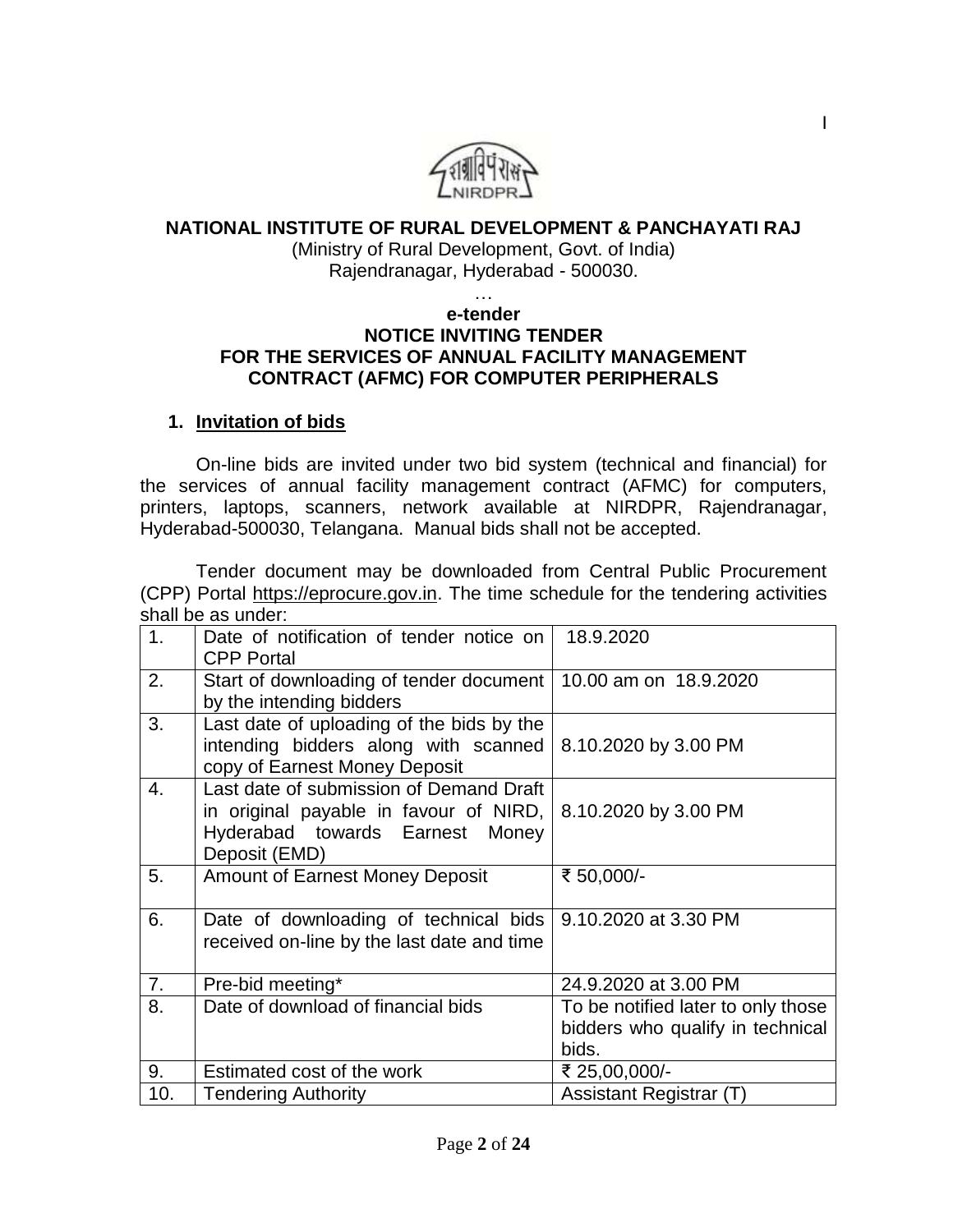|  |                  | National Institute of Rural  |  |
|--|------------------|------------------------------|--|
|  |                  | Development & Panchayati Raj |  |
|  | Rajendranagar    |                              |  |
|  | Hyderabad 500030 |                              |  |
|  |                  | Tel. 040-24008479            |  |

 The outcome of the pre-bid meeting shall form part and parcel of the tender document, if required.

## **2. Instructions for submission of bids**

- (i) Bids shall be submitted on-line in two parts, viz., technical bid in ANNEXURE-I and financial bid in ANNEXURE-II at CPP Portal website: [https://eprocure.gov.in](https://eprocure.gov.in/) **only.** The offers submitted by Telegram/ Fax/ email shall not be considered. No correspondence will be entertained in this matter.
- (ii) Not more than one tender shall be submitted by one bidder or bidders having business relationship. Under no circumstance will father and his son(s) or other close relations who have business relationship with one another (i.e. when one or more partner(s)/director(s) are common) be allowed to tender for the same contract as separate competitors. A breach of this condition will render the tenders of both parties liable to rejection.

### **Preparation of Bids**

- (iii) Bidders should carefully read the tender document and understand its requirements before submission of their bids. They should also take into account any corrigendum published in continuation to the original one. Any non-fulfillment may lead to rejection of bid.
- (iv) Bid documents to be submitted as required in the tender document may be in PDF / XLS / RAR / DWF formats. Bid documents may be scanned with 100 dpi with black and white option.
- (v) The technical bid in ANNEXURE- I to be submitted in the first cover should contain the following documents: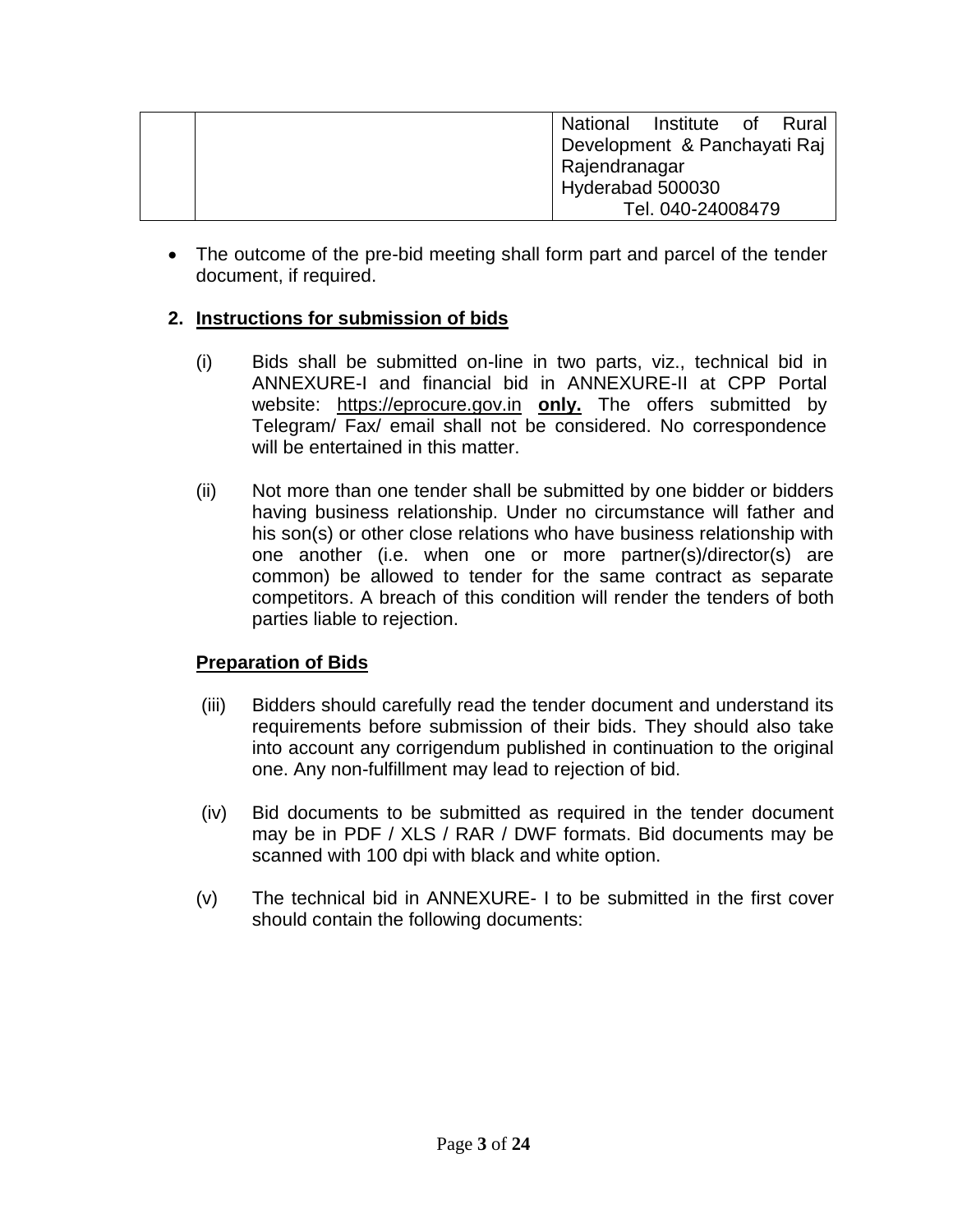- (a) Scanned copy of valid registration certificate, valid license, PAN No., GST Registration, experience certificate as per the tender notice and letter in respect of un-conditional acceptance of all the terms and conditions of the tender document.
- (b) Scanned copy of Income Tax Clearance Certificate for the preceding three years i.e. 2016-17, 2017-18 and 2018-19.
- (c) Scanned copy of audited Balance Sheet and Profit & Loss Account for the preceding three financial years i.e. 2015-16, 2016-17 and 2017-18.
- (d) Scanned copy of the Demand Draft for Rs. 50,000/- (Rupees fifty thousand only) towards Earnest Money Deposit purchased on or after publication date of this tender from any Nationalized/ Scheduled Bank in favour of NIRDPR, Rajendranagar, Hyderabad - 500 030 and payable at Hyderabad with their application/ downloaded tenders. All applicable bank charges shall be borne by the bidder and he/ she shall not have any claim whatsoever on this account on Government.
- (e) Scanned copy of Award of Contract/ Commencement letters in respect of previous customers preferably Government or Semi-Government organizations for whom AFMC services for computers etc., were supplied.
- (vi) The financial bid should be prepared separately in another cover in the format prescribed at ANNEXURE-II.

### **Registration for on-line submission of Bids**

- (vii) The bidders are required to submit soft copies of their bids electronically on the CPP Portal using valid Digital Signature Certificates (DSC).
- (viii) For submission of on-line bid, bidders are required to enroll on the e-Procurement module of the Central Public Procurement Portal (URL: [http://eprocure.gov.in\)](http://eprocure.gov.in/eprocure/app) by clicking on the link **"Online Bidder Enrolment"**.
- (ix) As part of the enrolment process, the bidders will be required to choose a unique username and assign a password for their accounts.
- (x) Bidders are advised to register their valid e-mail address and mobile numbers as part of the registration process. These would be used for any communication from the CPP Portal.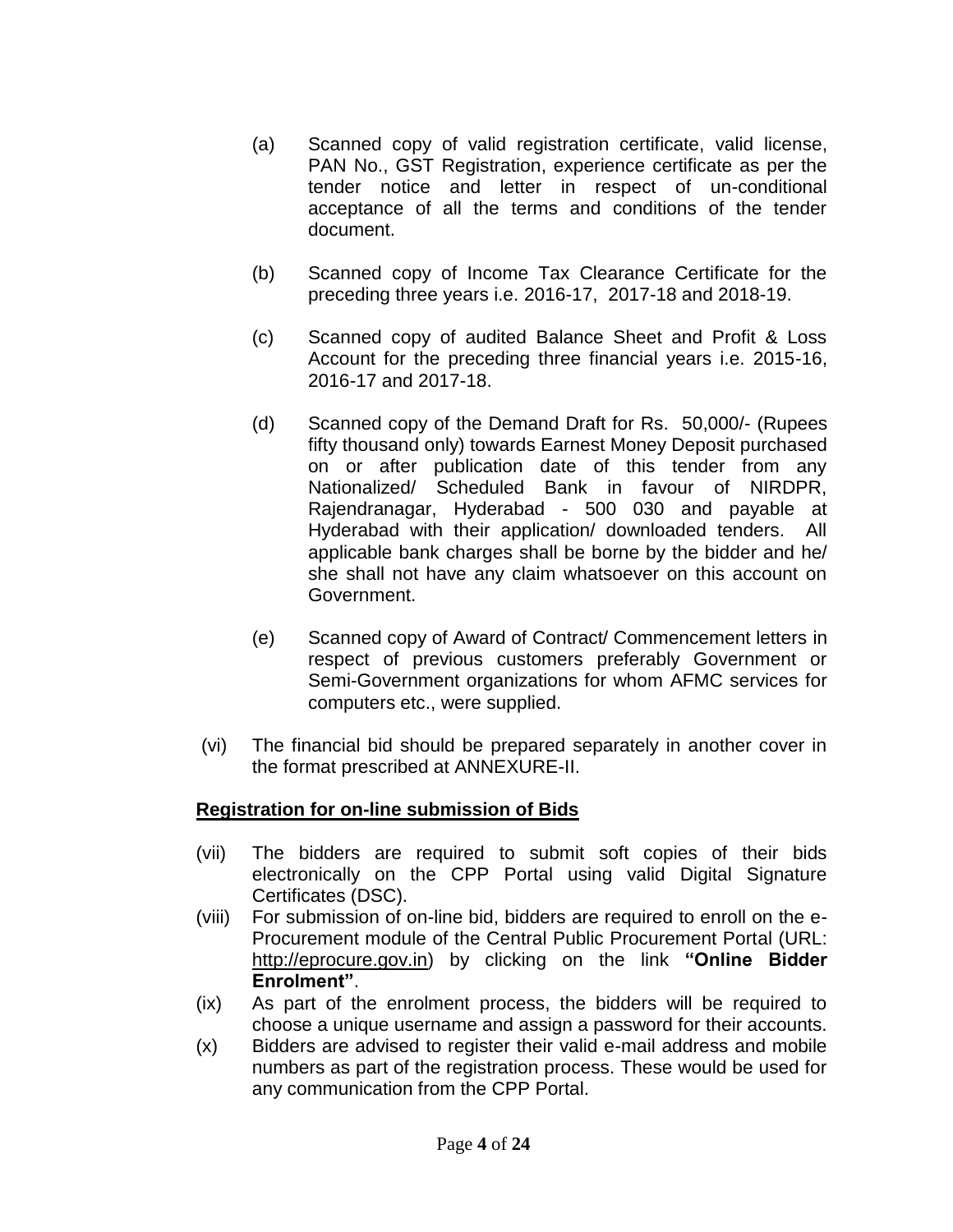- (xi) Upon enrolment the bidders will be required to register their valid Digital Signature Certificate (Class II or Class III Certificates with signing key usage) issued by any Certifying Authority recognized by CCA India (e.g. Sify / TCS / nCode / eMudhra etc.), with their profile.
- (xii) Only one valid DSC should be registered by a bidder. Bidders must ensure that they do not lend their DSC's to others which may lead to misuse.
- (xiii) Bidders should then log-in to the site through the secured log-in by entering their user ID / password and the password of the DSC / e-Token.
- (xiv) For uploading the same set of standard documents (e.g. PAN card copy, annual reports, auditor's certificates etc.) required to be submitted as a part of every bid, bidders can use "My Space" area available to them.

## **Submission of Bids**

- (xv) Bidders must accept the terms and conditions contained in this tender document unconditionally while submitting their bids. They should give such acceptance in writing on the Company/ Firm's letter head in the format prescribed at ANNEXURE- IV.
- (xvi) Bidder should log-in to the site well in advance for bid submission so that the same is uploaded in time i.e. on or before the bid submission time. Bids received after the due date and time shall not be accepted in any case.
- (xvii) The bidder has to digitally sign and upload the required bid documents one by one as indicated in the tender document.
- (xviii) Bidder has to select the payment option as "offline" to pay the tender fee / EMD as applicable and enter details of the instrument.
- (xix) The details of the DD/any other accepted instrument, physically sent, should tally with the details available in the scanned copy and the data entered during bid submission time. Otherwise the uploaded bid will be rejected.
- (xx) Financial bid must be submitted in the format prescribed (ANNEXURE-II) in this tender document and no other format shall be acceptable. Bidders are required to download the file and quote the amount on hard copy. Once the details have been completed, the bidder should submit it on-line in the form of soft copy. If the file is found to be modified by the bidder, the bid will be rejected.
- (xxi) The server time (which is displayed on the bidders' dashboard) will be considered as the standard time for referencing the deadlines for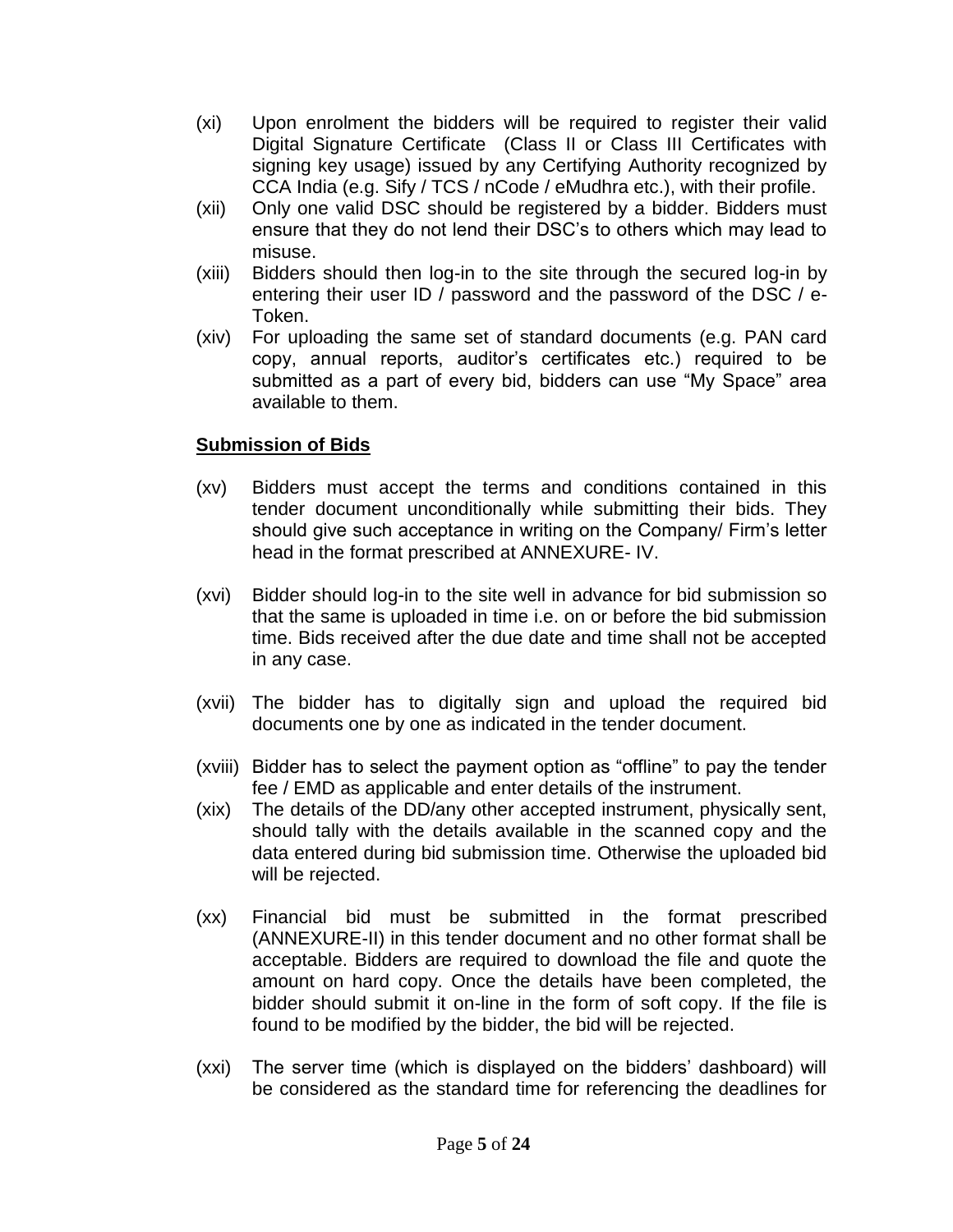submission of the bids by the bidders, opening of bids etc. The bidders should follow this time during bid submission.

- (xxii) All the documents being submitted by the bidders would be encrypted using PKI encryption techniques to ensure the secrecy of the data. The data entered cannot be viewed by unauthorized persons until the time of bid opening. The confidentiality of the bids is maintained using the secured Socket Layer 128 bit encryption technology. Data storage encryption of sensitive fields is done.
- (xxiii) The uploaded tender documents become readable only after the tender opening by the authorized bid openers.
- (xxiv) Upon the successful and timely submission of bids, the portal will give a successful bid submission message & a bid summary will be displayed with the bid no. and the date & time of submission of the bid with all other relevant details.
- (xxv) The bid summary has to be printed and kept as an acknowledgement of the submission of the bid. This acknowledgement may be used as an entry pass for any bid opening meetings.
- (xxvi) The original Demand Draft towards Earnest Money Deposit and hard copy of the documents mentioned at para (5) above must be submitted on or before bid submission closing date and time to **"Assistant Registrar (T), NIRD&PR, Hyderabad"**. Failure to do so is likely to entail rejection of bids.
- (xxvii) Any query relating to the process of on-line bid submission or queries relating to CPP Portal in general may be directed to the 24x7 CPP Portal Helpdesk. The contact number for the helpdesk is 1800 233 7315.

#### **3. Scope of the work:**

The scope of work consists of Comprehensive On-site maintenance of Hardware, network equipment, software, LAN cabling, IO ports as specified in Annexure-III. The comprehensive maintenance includes hardware repair / replacement of all faulty systems / parts including fusser assemblies and plastic parts of all equipments. The purpose of the facility management is to ensure uninterrupted operation, efficient and effective utilization of the IT resources of the Institute. The selected vendor shall maintain the sufficient Spares for maintaining required uptime guarantee. In case an equipment/machine is being taken for servicing to service center, the selected vendor will provide a stand by equipment and will take prior permission/gate pass before taking the equipment out. Cost of transportation and insurance of equipment will be borne by the Vendor. The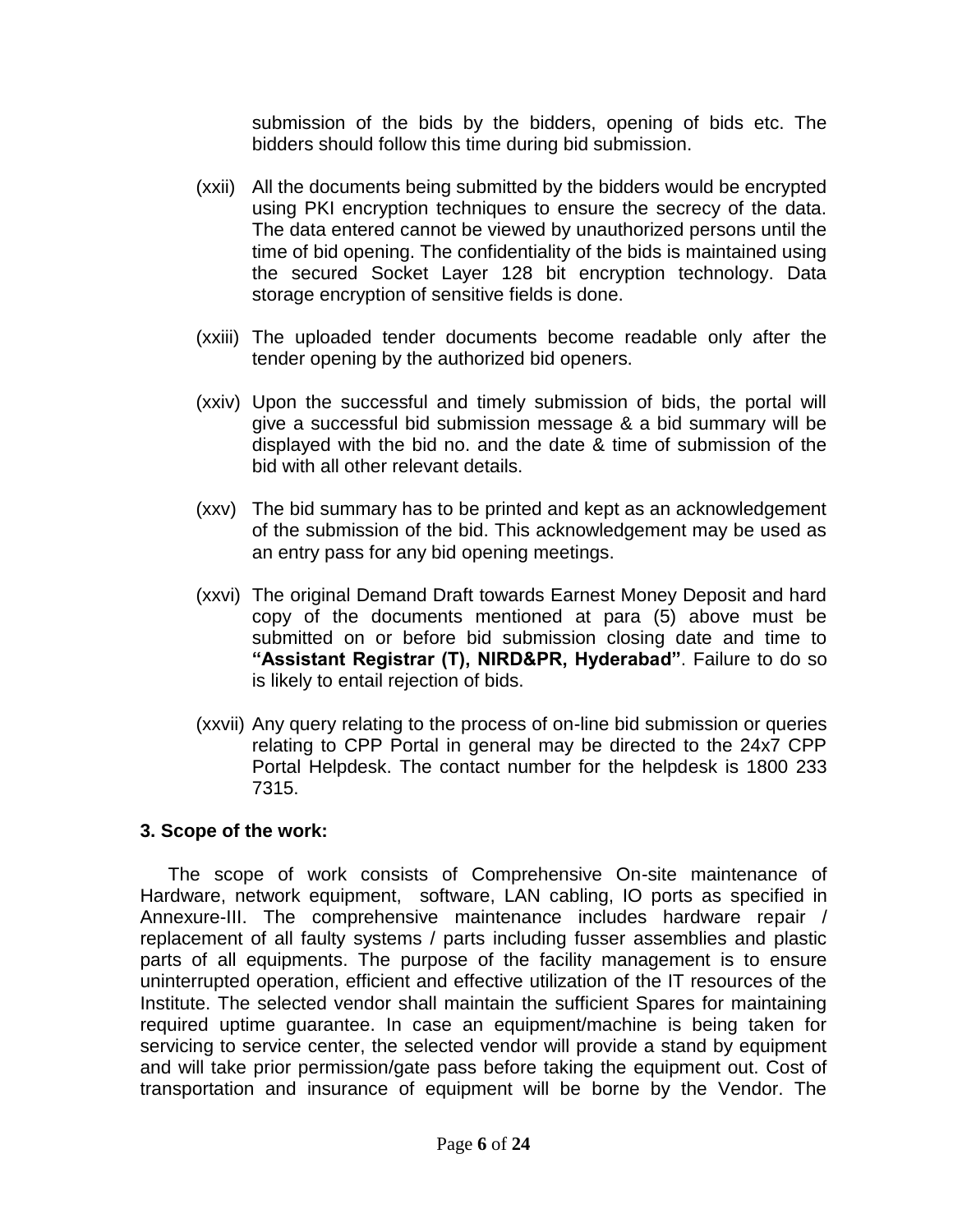selected vendor shall provide standby/replacement equipment if any equipment covered under hardware support is taken out of the premises for repairs or the equipment is not functional for more than a day.

# **4. Eligibility criteria for bidders and selection procedure**

# **(i) For being eligible in technical bidding, the intending bidders:**

- a. Duly filled-in and signed copy of the technical bid;
- b. Must be a registered firm; Must provide ISO Certification for AMC (Annual Maintenance Contract) & FMS (Facility Management Services) of Computers and its peripherals. Partnership firms will not be allowed to participate in the tender.
- c. Should have the facility / status of Authorized Service Provider for Workstations/PCs/Laptops for any of the following two companies:

Apple, HP, Acer, IBM, Wipro, HCL, DELL, Lenovo and also HP/Cannon/Samsung Printers & Scanners etc. Necessary documents may be provided accordingly.

- d. Should have adequate physical infrastructure to support AFMC project like in-house Test and Repair Center at Hyderabad. Necessary documents may be provided accordingly.
- e. Must have the experience of maintaining a minimum of 500 Computer Systems or more in a single organization/office with peripherals for the last three preceding years in Central or State Government Departments / Ministries/ Govt. undertakings/ Autonomous bodies/ Nationalised Banks. Work order copies issued by previous clients should be uploaded as proof.
- f. **Average annual financial turnover during the last 3 years, ending 31st March of the previous financial year, should be at least 100% of the estimated cost** (Balance Sheet and Profit & Loss Account to be enclosed).
	- i) At least three years experience in Central/State Govt. Dept./PSUs or reputed private organsations ( copies of work orders to be provided as evidence) as mentioned below:
		- Three similar completed works costing not less than the amount equal to 40% of the estimated cost.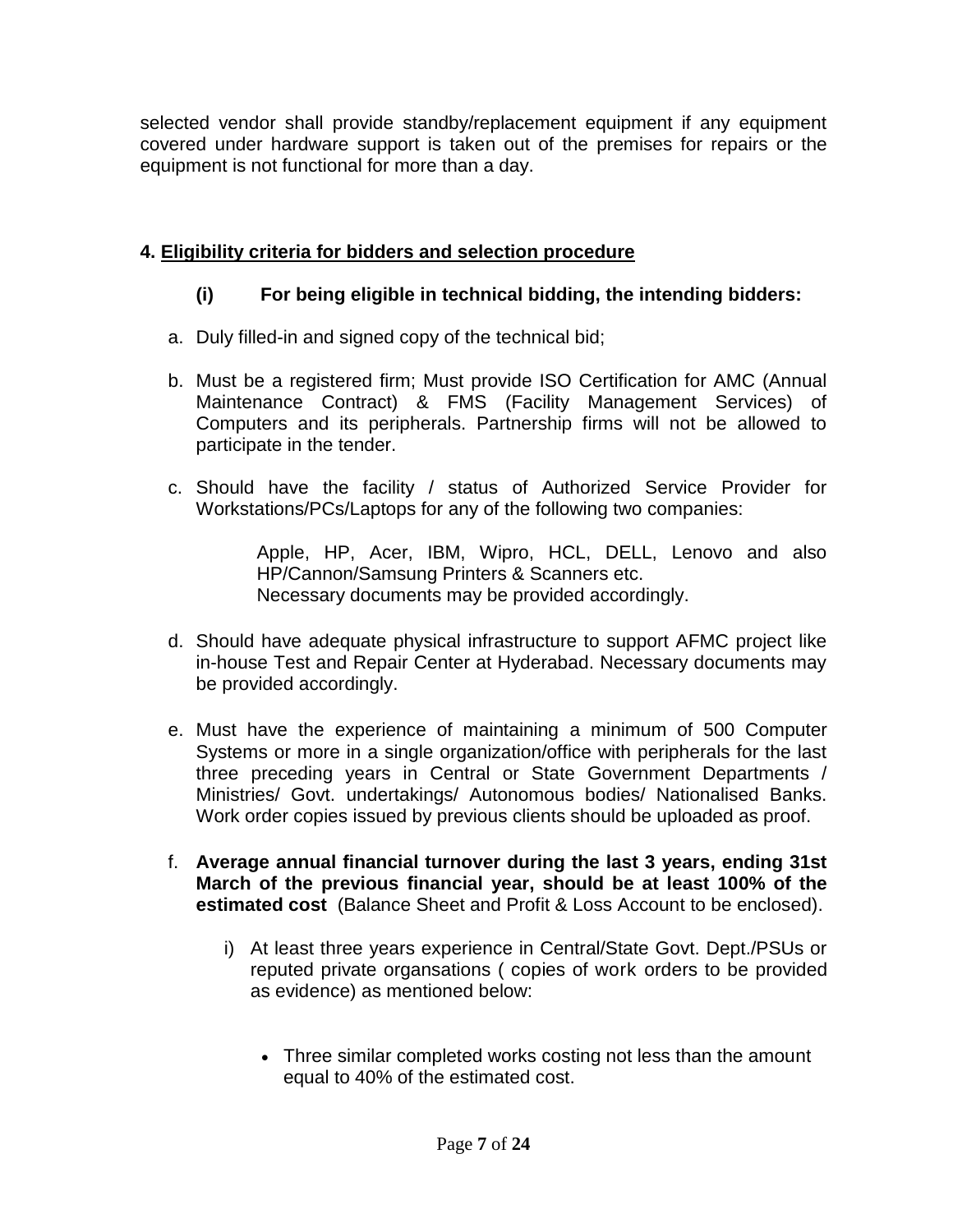Two similar completed works costing not less than the amount equal to 50% of the estimated cost.

OR

- One similar completed work costing not less than the amount equal to 80% of the estimated cost.
- g. Should have experience in AFMC services with 500 computer systems in the past three years anywhere in the country preferably for Government organsiations (copies of work orders to be provided as evidence).
- h. Should have valid license, PAN No., GST Registration certificate.
- i. Must submit Demand Draft for Rs. 50,000/- in favour of NIRDPR, Hyderabad in original before the last date and time specified for bid submission.
- j. Should not have been blacklisted by any of the Government/Semi Government/ Private Organsiations/ Autonomous Bodies.
	- . (ii) Bidders who qualify on the basis of above criteria shall be shortlisted. Financial bids of only such short-listed bidders shall be downloaded.
	- (iii) The bidder who has accepted all the terms and conditions of contract unconditionally in the format prescribed at ANNEXURE- IV and whose financial bid including all the taxes/ charges is found to be the lowest shall be selected for award of contract.

### **5. Annual Maintenance and Facility Management Service requirement:**

**i)** The service provider shall service and maintain the computer systems, printers and scanners, network equipment etc., and keep the equipment in good running condition. All the software used should also be reloaded and maintained as and when necessary. If the problem is not rectified within 24 hours, stand by system/OME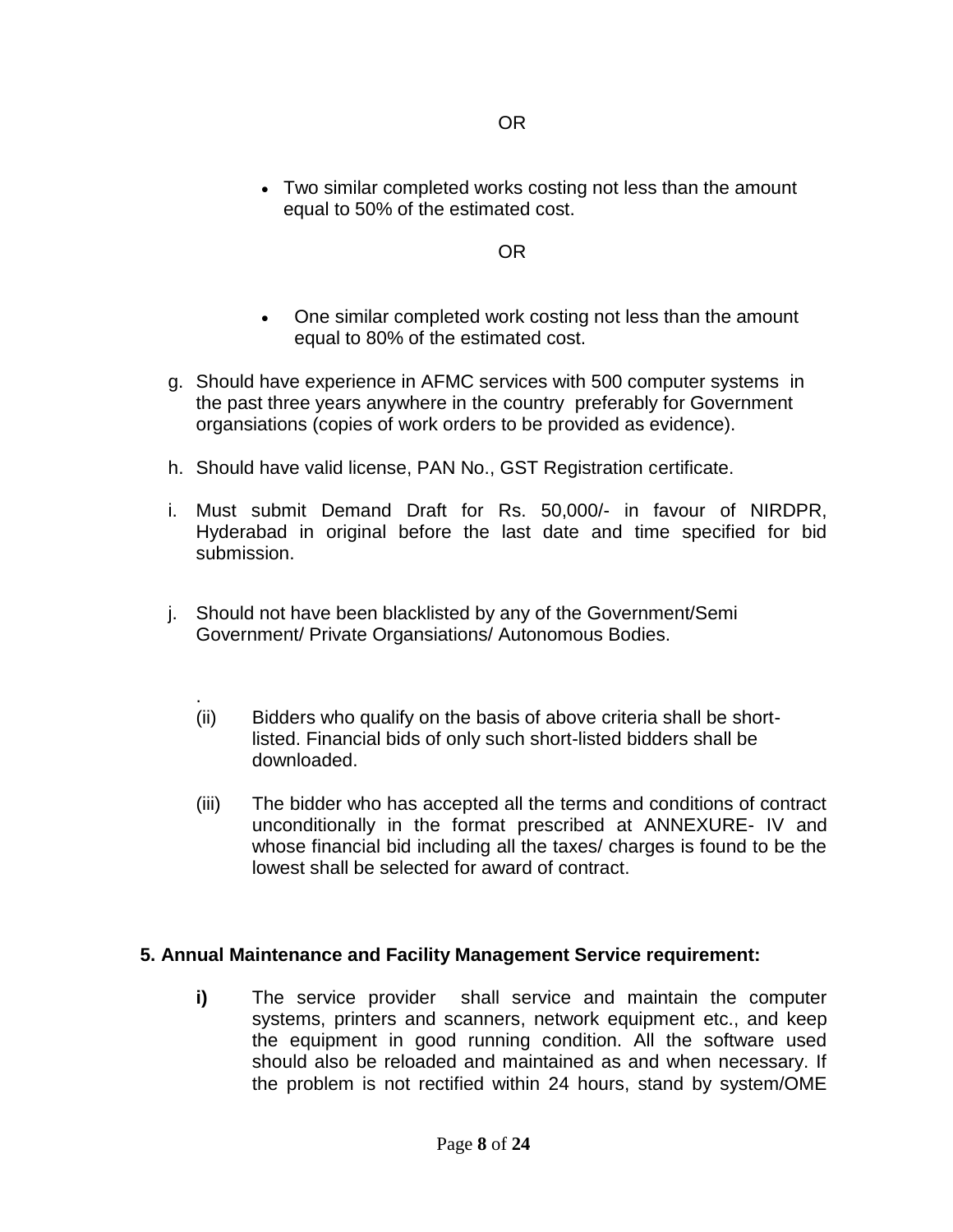parts are to be arranged until such repair or other. Failure to adhere to this clause will render the bidder liable for 10% deduction the AFMC bills.

- **ii)** The servicing should include preventive and proactive maintenance of equipment's /systems/Printers/Scanners, network equipment. Including quarterly cleaning of outer parts/covers with appropriate non-corrosive cleaner. Vacuum cleaning of the internal areas of the workstations.
	- a. Hardware & software, network trouble shooting.
	- b. Installation and up-gradation of system software.
	- c. Performance monitoring, fine tuning and optimization.
	- d. Support for WIN 7,8,10 / Linux/Mac
- iii) AFMC shall cover each and every part including plastic body and parts, replacement of any part necessary for keeping the computer systems active and free from any defects/disturbance. The replacement of all defective parts with good quality and OEM branded parts will be done by the service provider without any extra charge. Used / Repaired/ refurbished parts of any other brand from any other source are not acceptable. The following should be taken into consideration:
	- a. Hardware This would include the actual components/assemblies/sub- assemblies of all equipments i.e. the mother board, processor hard disk, monitor, laptop screen, laptop battery, laptop power adapter, laptop power button, mouse, Keyboard, DVD/CD-ROM, etc. other accessories, Connectors/ Cords and any other physical appliances required for running the computers etc.
	- b. Peripherals This would include printer (LaserJet, inkjet) of which includes Teflon sheets, pressure rollers, pick-up rollers etc., DVD/CD-Writer, Network Interface Card, scanners, Speakers and any other unspecified but existing item in the System.
	- c. Software This would include all the software related to Operating Systems, System Software, and any other unspecified software required to run the components/peripherals/applications etc. This would also include the application software installed in the computers.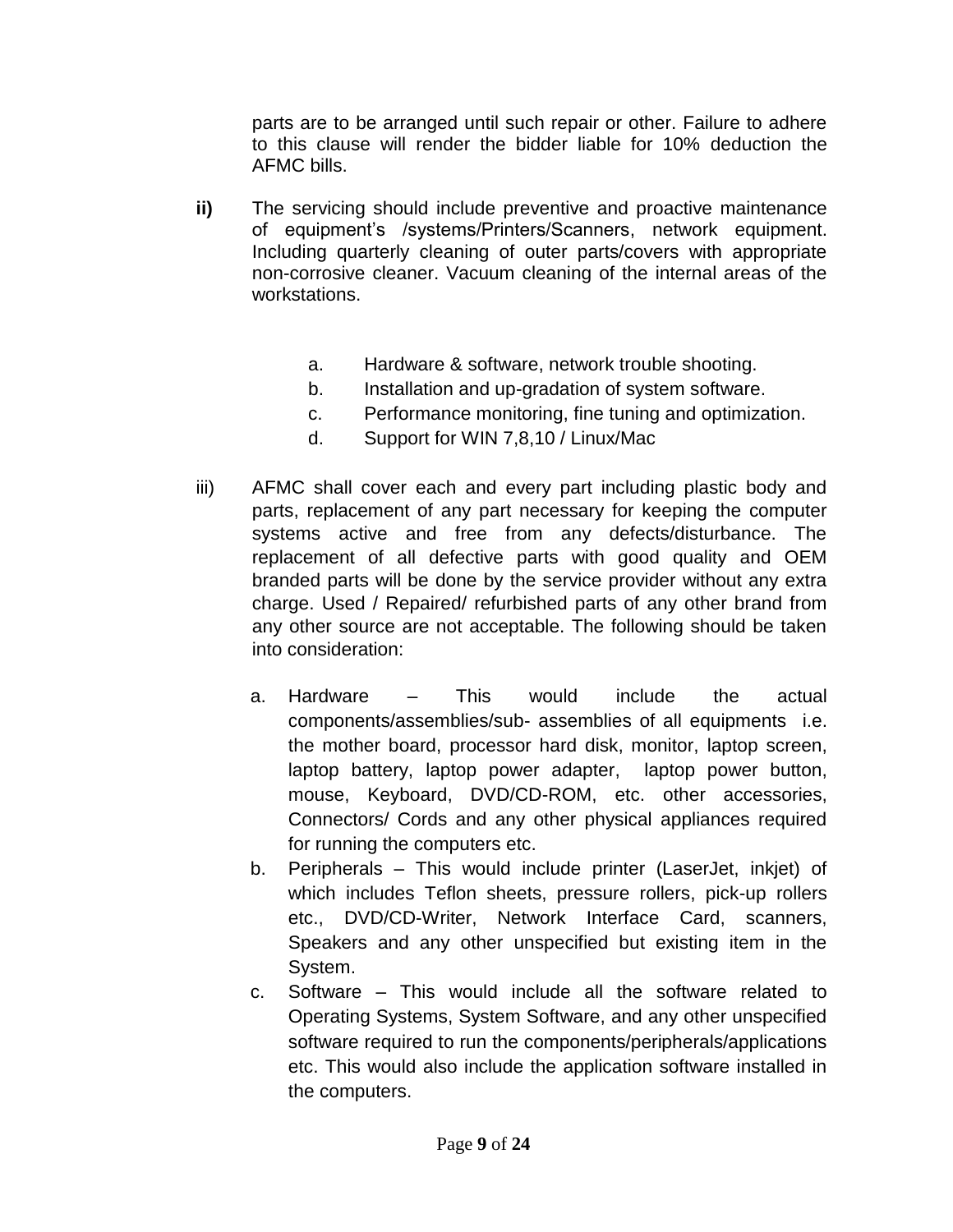- d. Services This would include back-up and file recovery solution, cleaning of the computer system/s and peripherals, disaster recovery solutions, general antivirus checks and regular maintenance like running diagnostics tests to ensure if all the components are working fine/efficiently.
- e. Network support: include switches/wi fi devices/LAN I/O ports, existing cabling support.
- iv) The service provider is required to maintain adequate stocks of spares to meet the requirements. NIRD&PR reserves the right to verify the stocks at any point of time. In case the parts/equipment to be repaired or replaced are not available, service provider may use equal or higher configuration parts with the approval of authorized officer of the institute. All compatibility issues are the responsibility of the service provider.
- v) Preventive maintenance will be carried out for all systems/servers/laptops/ network and peripherals covered under the contract in every quarter (i.e. three months) a record of which is to be maintained by the service provider.
- vi) The Institute reserves the right to delete some of the existing systems or network include additional number of systems i.e. Desktops/laptops/servers, printers, network devices and scanners etc., into the AMC during the period of rate contract.
- vii) The service provider should maintain a log book for each system. The following items should be reflected in the Log Book:
	- a. Process Documentation.
	- b. Call Register.
	- c. Call Summary.
	- d. Call pending report.
	- e. Equipment Log.
	- f. Engineer attendance report.
- viii) The service shall be provided from Monday to Saturday from 8.00 am to 7.00 pm. The service provider or his employees or authorized representative can attend to the service at all reasonable times to inspect and service the equipment covered under this bid. As and when VIP programmes the AFMC Engineers should attended and reported to the the authorized representative of CICT, NRIDPR.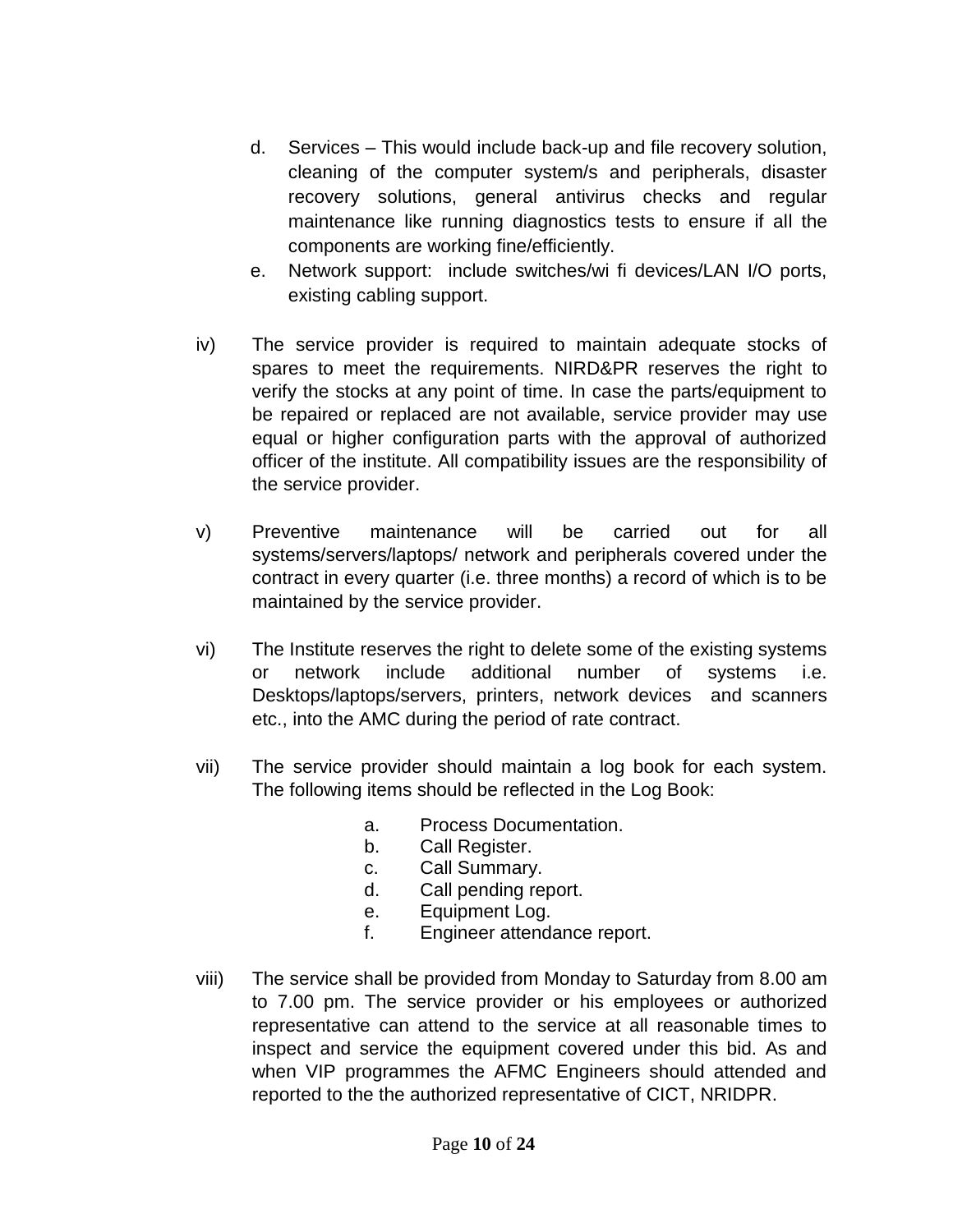- ix) The engineers must be equipped with mobile phone by company for quick communication. If any engineer is required to take leave, a suitable replacement would have to be provided by the contracting firm.
- x) The Engineer shall maintain a daily record of complaints Received/Attended/Not attended through NIRPR ERP (whether received on-line or otherwise) and put up bi-weekly report on each Friday to the authorized officer of the institute and if Friday happens to be a holiday than the next working day.
- xi) The service provider's Call Escalation Matrix shall be mentioned in the quote along with the Land Line Telephone, Mobile and email addresses. A simple Toll-Free number will not do.
- xii) Penalty as may be decided by the Director General, NIRD&PR is liable to be levied on the firm/agency who do not attend to the service as per requirement and time limit specified.
- xiii) The Institute shall enter into contract agreement indicating the type/model of equipment to be repaired/serviced in favour of the successful bidder within 14 days of issuing of work order.
- xiv) Deduction will also be made from the bill of the empanelled firm on account of any damages occurred during the service.
- xv) In case the Institute replaces the existing systems with new systems, the service provider has to maintain software etc., for which warranty is getting expired and the amount will be paid accordingly on pro rata basis from the date of replacement of the systems.
- xvi) The obsolete hardware during the AMC period has to be made as scrap after a particular period.
- xvii) The details of Computer Systems, printers, scanners, laptops, network equipment, tabs, software etc., to be covered under AFMC are mentioned in Annexure-III.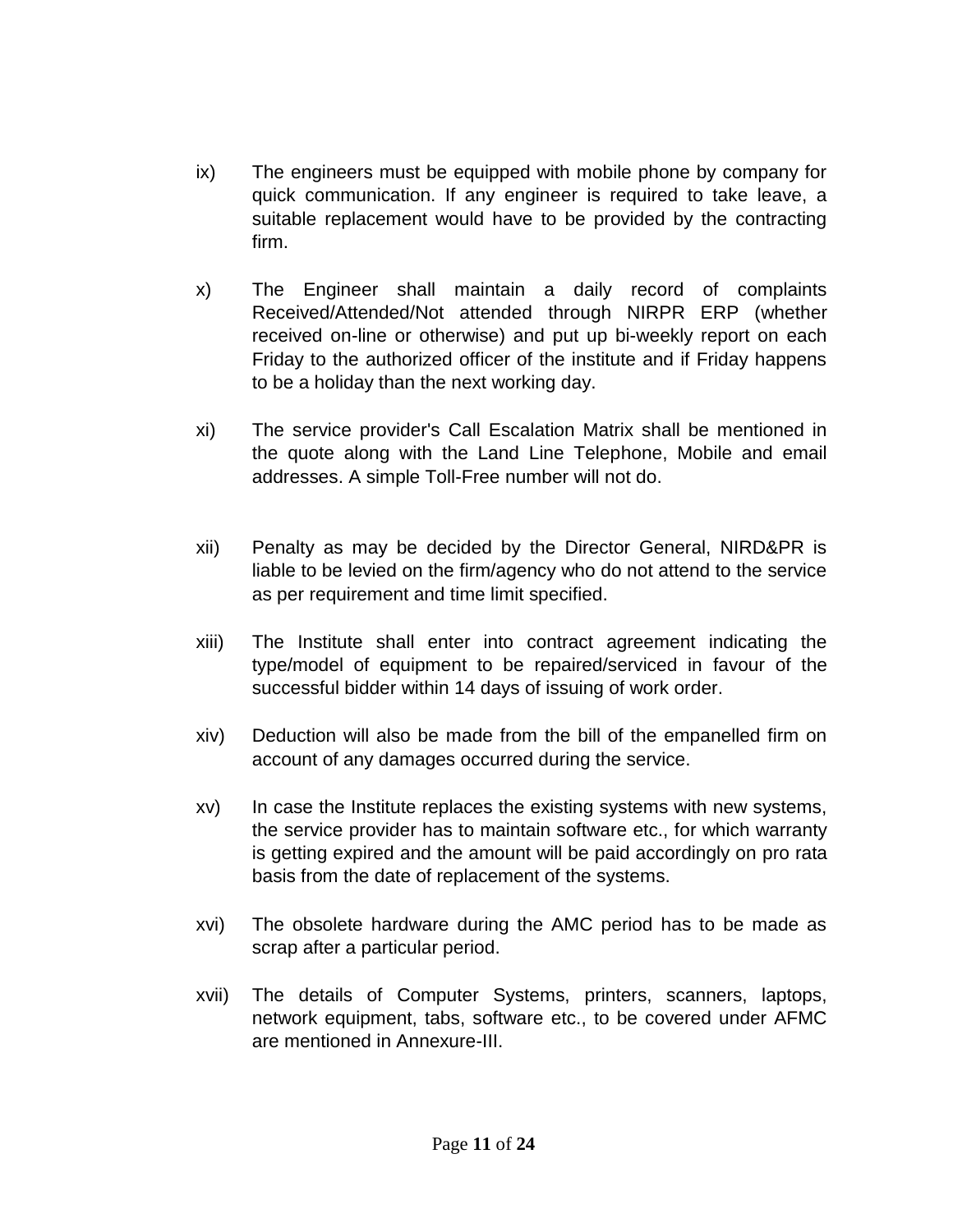### **5. Other terms and conditions:**

**i)** The selected bidder shall have to deposit 10% of the value of the contract awarded through Demand Draft drawn in favour of NIRDPR, payable at Hyderabad or bank guarantee for equal amount towards performance guarantee. No interest whatsoever will be payable on the security deposit during the period of contract including any extended period.

The contractor shall not be allowed to withdraw its services before completion of the contract period, failing which Performance Guarantee will be forfeited by the Institute at the discretion of the Director General, NIRDPR. It will be refunded after completion / termination of contract subject to condition that there is no amount due / pending against the contractor due to loss caused to the Institute's property or otherwise.

- **ii)** The approved rates will be valid during the contract period including extended period. There shall be no enhancement of approved rates in case the VDA is increased. The Contract period would be for a period of 3 years and the Contract may be renewed for two more years with same terms and conditions under mutual agreement. However, the Contract can be terminated during the AMC period on unsatisfactory maintenance levels with a one month notice period.
- **iii)** Uptime commitment shall be 95%.
- **iv)** 95% of the Calls to be closed on the same day and balance within 24 hours.
- **v)** Printers/scanners/MFDs maintenance charges shall not include the cost of consumables and supply items such as print cartridge and toner cartridge, ribbons, computer stationery for all inkjet and laser printers, MFDs.
- **vi)** The power cable, printer interface cable and power adaptor will be repaired/replaced by the successful bidder. Also it is the responsibility of the bidder to arrange the device drivers for these printers, scanners, and MFD used under different Operating Systems.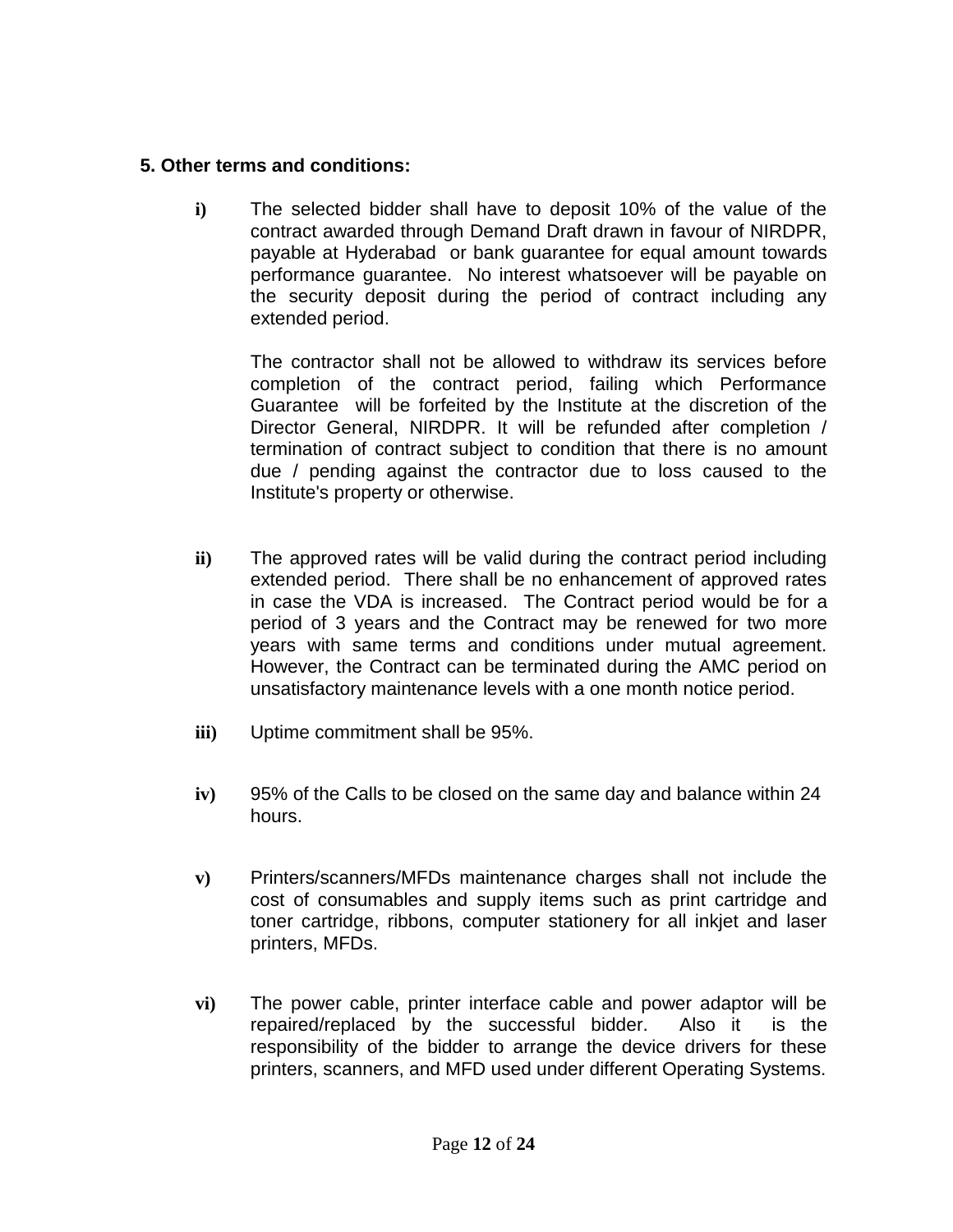- vii) For desktops, servers and laptops, the maintenance charges shall not include the cost of the consumables and supply items such as media like magnetic tapes, cartridges, floppy diskettes & CDs. However, the faulty power adapter, power cables, battery and LCD shall be repaired/replaced by the successful bidder.
- viii) The equipment will be handed over back to NIRDPR after AMC period in good working condition.
- ix) Service Assurance: Maximum acceptable downtime will be one day excluding holidays. A backup equipment will be provided by the bidder within the service assurance period as above failing which penalty will be applicable.
- **x)** Penalty: (i) Downtime penalty per working day: (for completing the calls after the time as indicated in Service Assurance will be as follows:

| SI. No. | Details of the equipment | Downtime    |
|---------|--------------------------|-------------|
|         |                          | penalty per |
|         |                          | day (Rs.)   |
|         | Server system            | 500         |
| 2.      | Desktop                  | 75          |
| 3.      | Laptops                  | 100         |
| 4.      | Colour laser printer     | 250         |
| 5.      | Mono Laserjet printer    | 50          |
| 6.      | Scanner                  | 50          |
| 7       | Switch/hub               | 50          |

(ii) If system is completely down for more than a day, penalty @1% of quarterly maintenance charges will be deducted per day from the Bills. Penalty will also be calculated in case of absence of any Onsite Service Engineer- per day per person if the engineer is absent and no alternate arrangement is done.

- **xi)** The list of items to be covered under AMC are listed in Annexure-III.
- **xii)** Any additions and / or deletions from the List would be considered on a pro-rata basis in the quarterly payment.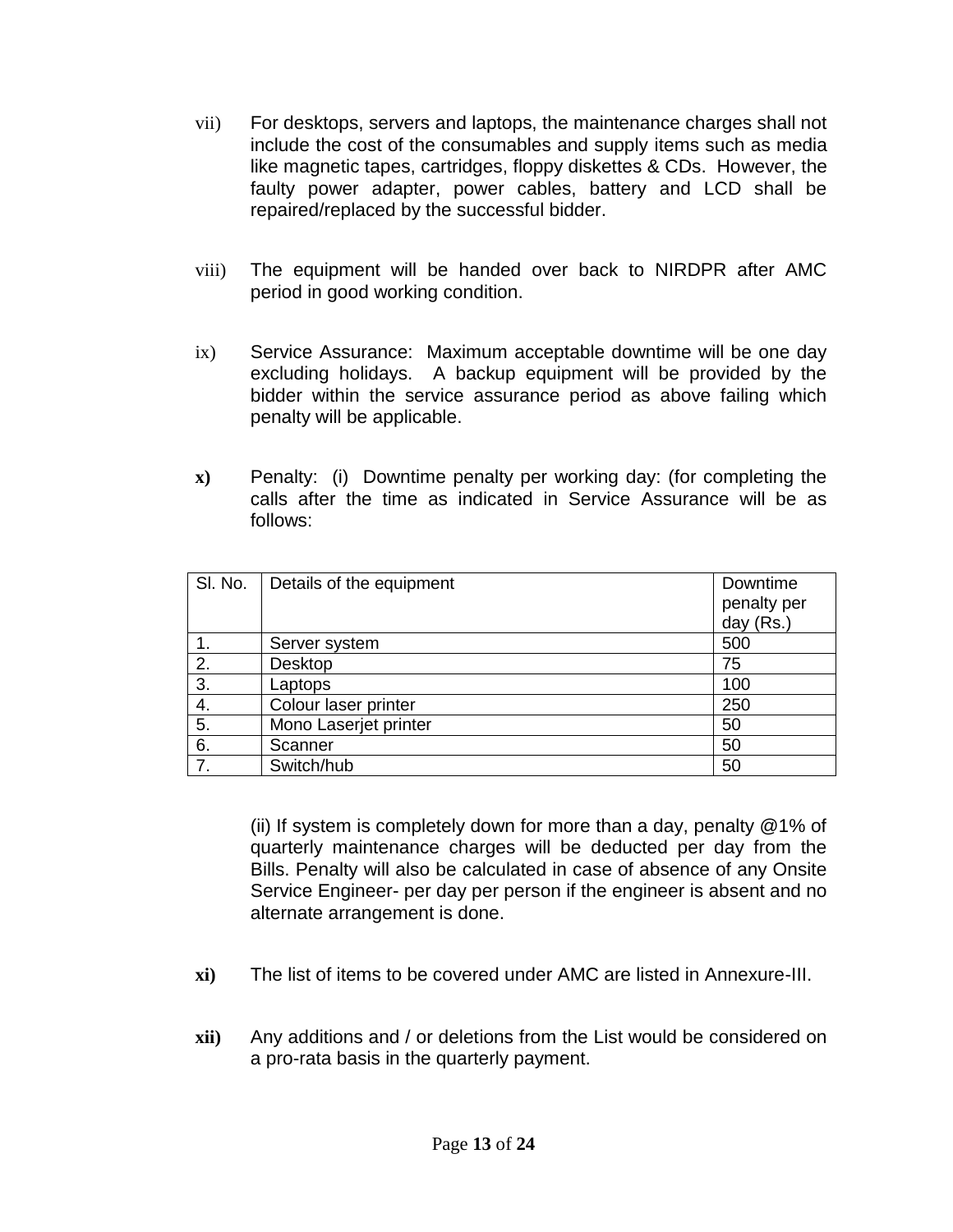- **xiii)** The Bidder shall maintain the IT infrastructure in good operating condition in accordance with the List attached as per Annexure-III, which includes the hardware under Warranty also.
- **xiv)** The Support personnel shall attend Level 1 calls of equipments which under Warranty with other vendors and co-ordinate with them to solve the complaints and to monitor the complaints.
- **xv)** Monitoring of calls resolution will be done on a daily basis.
- **xvi)** Any calls from important locations like DG, DDG, Director (FM) & FA, Registrar & Director (Admn.) and key departments like Admn. and Accounts would be given immediate priority.
- **xvii)** Vendor shall maintain all the machines satisfactorily till the end of the AFMC tenure and handover all inventory in good working condition to the next vendor, in case the AFMC is not extended or is terminated.
- **xviii)** If any part or item got damaged by the resident engineers, the same should be repaired / replaced free of cost by the vendor. Any other loss caused by them should also be borne by the vendor.
- **xix)** Payment shall be released quarterly at the end of each quarter against submission of Invoice after deducting Penalty if any.
- **xx) Force Majeure:** The bidder shall not be liable or deemed to be in default of any delay or failure in performance stated herein under resulting directly from causes beyond is reasonable control and if the bidder is prevented from performing its function under this instrument for a period longer than six months, the bidder's liability ceases and then both the parties shall discuss the course of action to be taken afterwards.
- **xxi)** All pending complaints shall be resolved before the next Bill settlement.
- **xxii)** The maintenance shall be carried out by the vendor without subletting it to a franchisee – sub-contractor.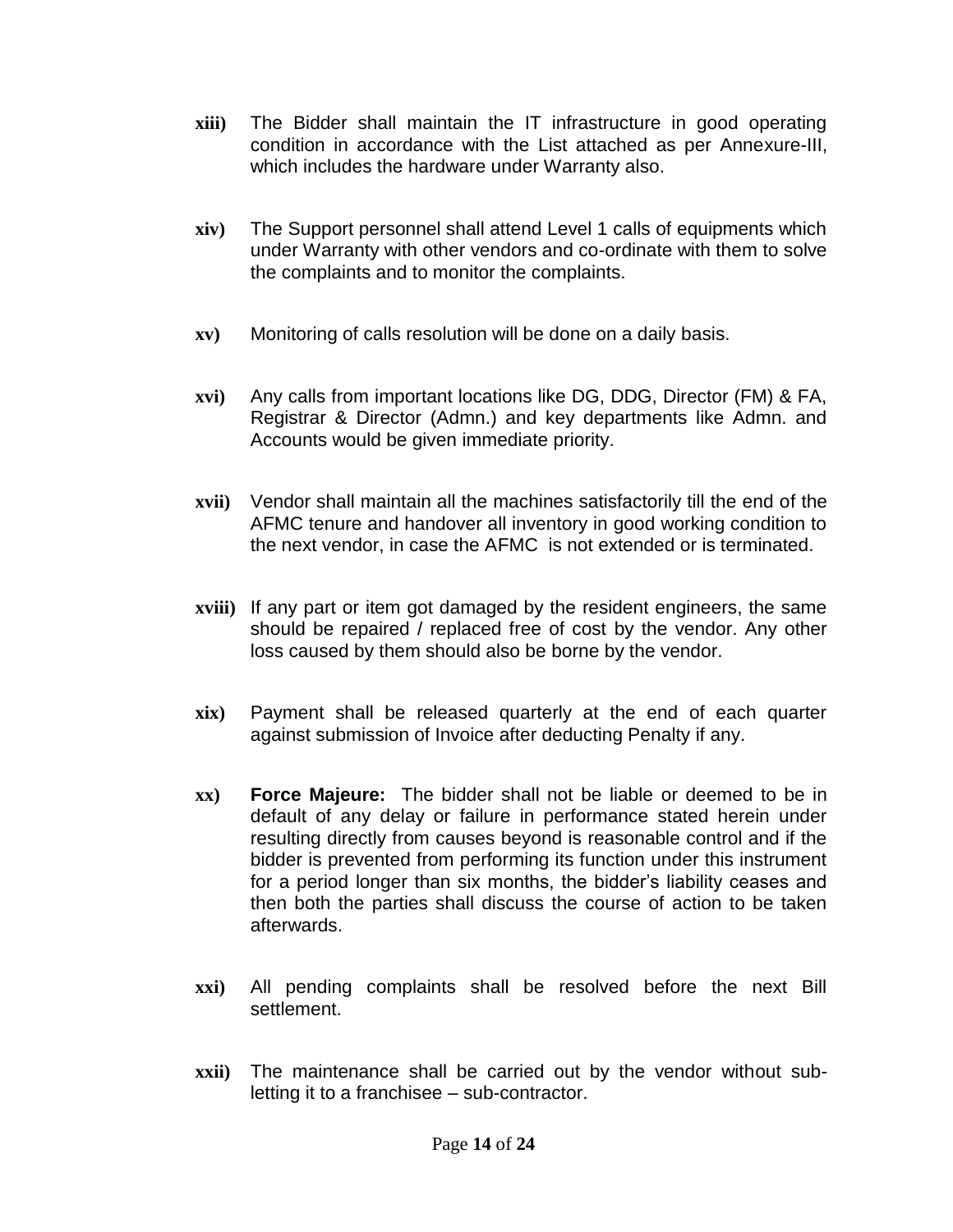- **xxiii)** The Bidder shall maintain security and privacy of data in the Hardware equipments & Software.
- **xxiv)** The successful bidder has to sign an Agreement with NIRDPR and the said requirements, terms and conditions of the tender document will be an integral part of the agreement.
- **xxv)** In case of unsatisfactory skill sets or performance, NIRDPR would request in writing to replace AFMC resource within 30 days notice Period. The vendor will make efforts to resolve resource nonperformance and if required replace the resource within the notice period. AFMC personnel should desist from operating/changing/deleting any critical data in different software systems.
- **xxvi) Payment terms**: Payment will be made on quarterly basis against submission of Invoice and based on evaluation of performance after completion of said quarter on deduction of applicable penalty if any. The successful bidder should submit proof of payment of statutory dues PF, ESI, Workmen compensational, personal insurance for the previous bill for releasing the payment.
- xxvii) A certificate from the authorized representative of the Institute should be endorsed for evaluation of performance of the successful bidder including attendance of requisite staff, without which, no payment will be made.
- **xxviii)** The bidder shall pay the salary & wages to their employees deputed at NIRDPR as per Labour Laws. All statutory dues eg: PF, ESI, Workmen compensation, personal insurance shall be the responsibility of the bidder.
- **xxix) Liability and Indemnities:** Bidders represent and warrant that the repair and maintenance service/products hereby sold to not violate or infringe upon any patent, copyright, trade secret, or other property right of any other person or other entity. The bidder agrees that it will, and hereby does, indemnify NIRDPR from direct damages for any action based on a material breach of any terms of this contract. In no event will bidder or its affiliates, subcontractors or suppliers be liable for indirect incidental, special or consequential damages (including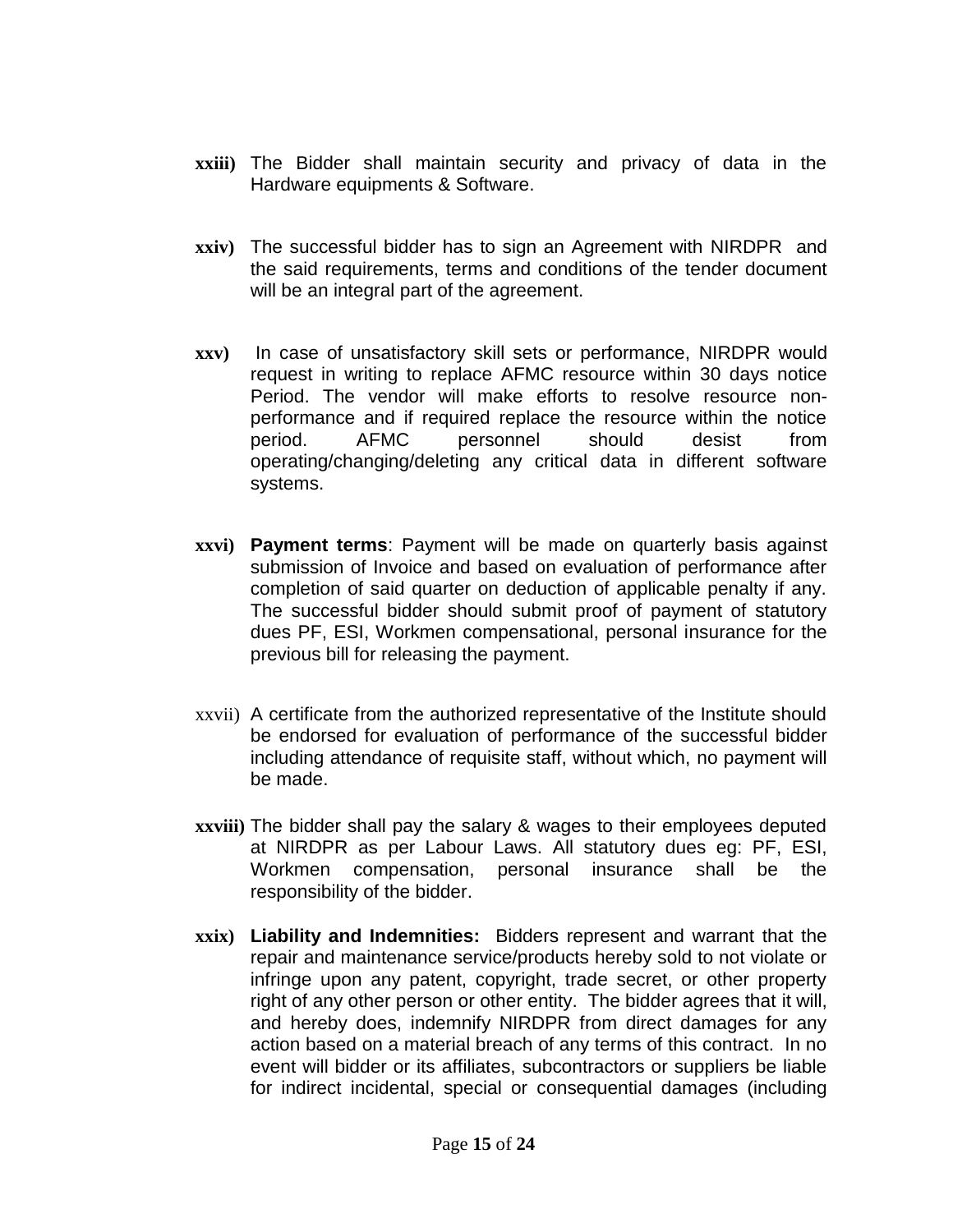downtime costs or list profits, damages relating to customer's procurement of substitute products or services (i.e. "cost of cover"); or damages for loss of data. However, information breach/knowingly or willingly delayed services/theft cases do not cover under the contract and will be dealt as per Legal Laws of Govt. of India.

- **xxx) Arbitration:** in the event of any dispute arising under these conditions or any conditions contained in the Purchase Order or in connection with this contract, the same shall be referred to the sole arbitration of the Director General or some other persons appointed by him. The award of the arbitrator shall be final and binding on the parties to this contract.
- **xxxi) Jurisdiction:** The order executed will be subject to Indian law and local courts at Hyderabad only.
- **xxxii)** Any queries relating to the tender document and the terms and conditions contained therein should be addressed to the Tender Inviting Authority or the relevant contact period.
- **xxxiii)** Director General, NIRD&PR reserves the right to reject any or all the quotations received without assigning any reasons whatsoever.

**ASST. REGISTRAR (T)**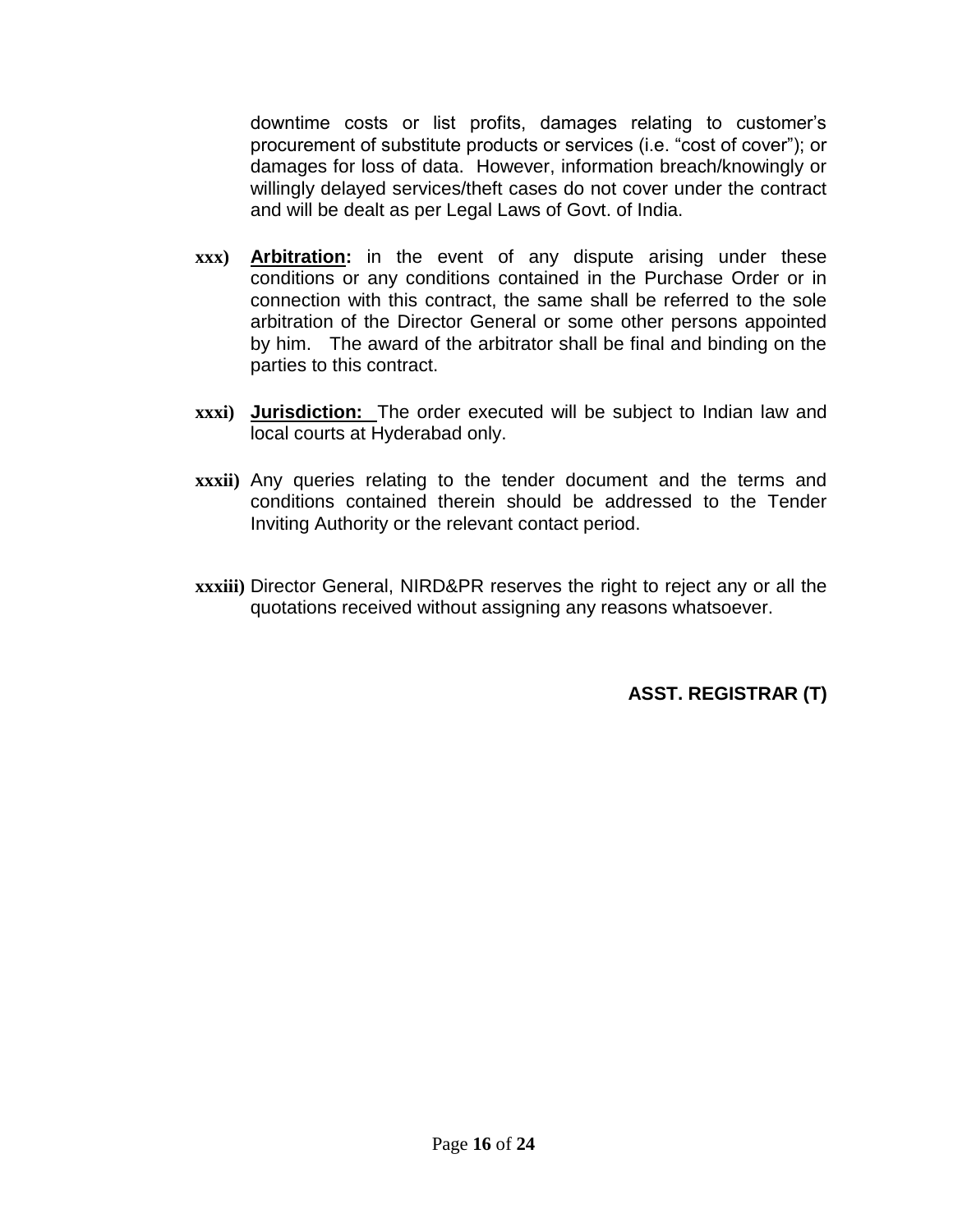### **ANNEXURE-I**

### **TECHNICAL BID**

#### **FOR PROVIDING AFMC FOR COMPTUERS, PRINTERS, SCANNERS ETC.,**

| SI. | <b>Particulars</b>                          | Information to be supplied by      |
|-----|---------------------------------------------|------------------------------------|
| No. |                                             | the intending bidder               |
| 1.  | Name of the Company/ Firm                   |                                    |
| 2.  | Address of the Company/Firm                 |                                    |
|     | (a) Postal                                  |                                    |
|     | b) Telephone/ Fax/ Mobile No.(s)            |                                    |
|     | (c) E-mail ID                               |                                    |
|     | d) Website address, if any                  |                                    |
| 3.  | Type of the Company/ Firm                   |                                    |
| 4.  | Owner of the Company/ Firm                  |                                    |
| 5.  | (a) Year of establishment of the Co. / Firm |                                    |
|     | (b) For how long the Co./ Firm has been     |                                    |
|     | providing AFMC services to Government/      |                                    |
|     | Semi-Govt./large private organizations?     |                                    |
|     | (proof to be submitted)                     |                                    |
|     | (c) Does the Co. / Firm have valid licence  |                                    |
|     | to provide such services? Please            |                                    |
|     | mention licence No., issue date and         |                                    |
|     | issuing authority. (proof to be             |                                    |
|     | submitted)                                  |                                    |
|     | (d) PAN No.                                 |                                    |
|     | <b>GST Registration No.</b><br>(e)          |                                    |
| 6.  | Details of Demand Draft submitted           |                                    |
|     | towards Bid Security/ Earnest Money         |                                    |
|     | Deposit for ₹ 50,000/-                      |                                    |
| 7.  | Annual Turnover during the preceding        | Year<br><u>Turnover</u> (in ₹lakh) |
|     | three years i.e. 2016-17, 2017-18 and       | 2016-17                            |
|     | 2018-19(copy of audited Balance Sheet       | 2017-18                            |
|     | and Profit & Loss Account to be submitted)  | 2018-19                            |
| 8.  | Did the Co. / Firm get Income Tax           |                                    |
|     | Assessment returns for the years 2017-18,   |                                    |
|     | 2018-19 and 2019-20 (copy ITCC for          |                                    |
|     | each year to be submitted)                  |                                    |
| 9.  | Has the Co. / Firm ever been blacklisted?   |                                    |

Date: Date: Signature of Bidder with official seal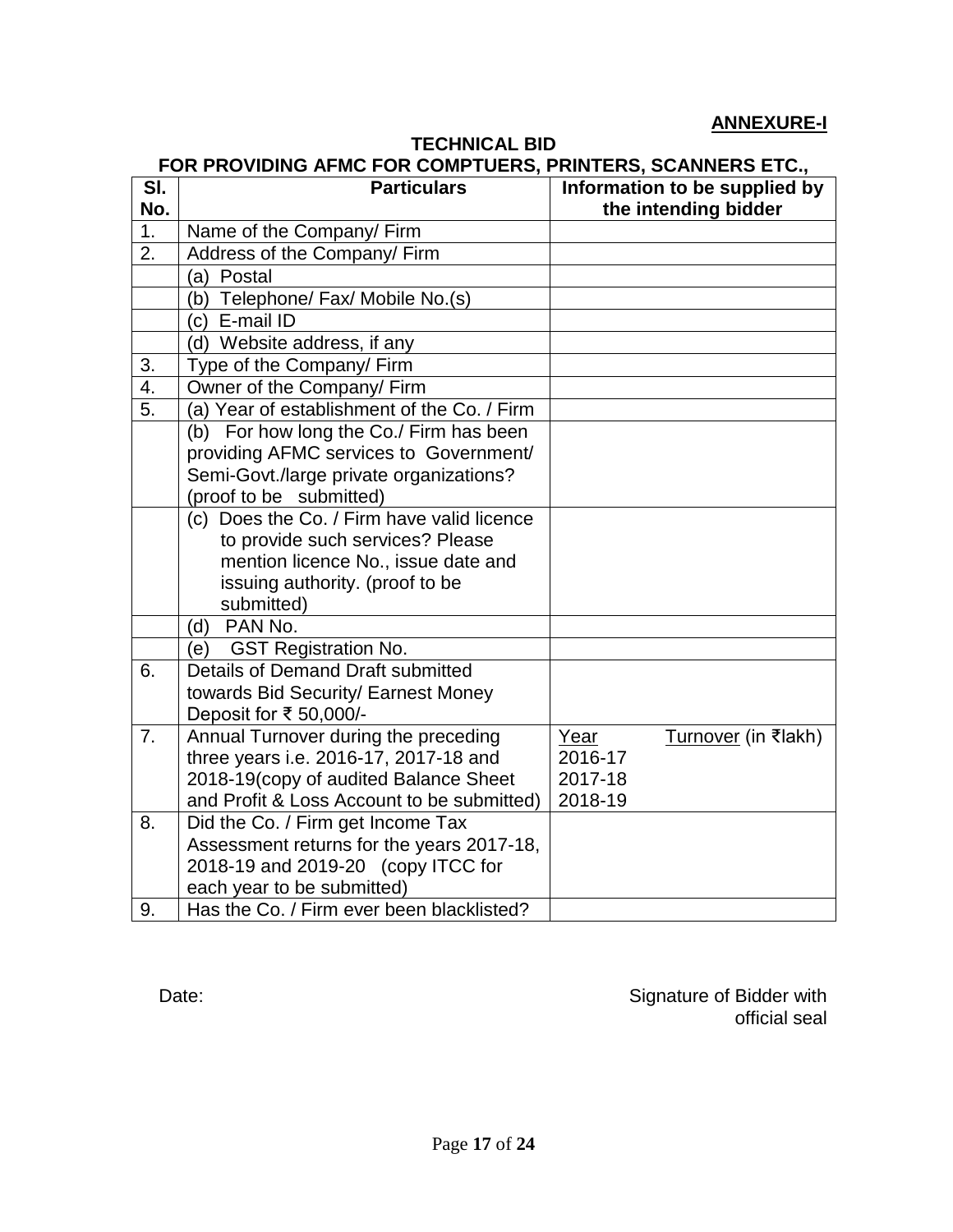

#### **NATIONAL INSTITUTE OF RURAL DEVELOPMENT & PANCHAYATI RAJ**

(Ministry of Rural Development, Govt. of India)

Rajendranagar, Hyderabad - 500030. …

| <b>Tender Inviting</b><br>Authority | National Institute of Rural and Development,<br>Hyderabad                                                    |
|-------------------------------------|--------------------------------------------------------------------------------------------------------------|
| <b>Tender Title</b>                 | TENDER FOR THE SERVICES OF ANNUAL FACILITY<br><b>MANAGEMENT CONTRACT (AFMC) FOR IT</b><br><b>PERIPHERALS</b> |
| <b>Bidder Name:</b>                 |                                                                                                              |

#### **PART-II: Financial Bid**

I / We hereby offer to provide Annual Facility Management Contract (AFMC) for maintaining computer systems, printers, scanners, network equipment etc., at the price hereunder quoted and agree to hold this offer open for a period of one year. I/We shall be bound to provide the said AFMC hereby offered upon the issue of the Work Order communicating the acceptance thereof on or before the expiry of the above period, the terms as may be specified in the said Work Order communicating the acceptance. The rates quoted are as follows:

| SI. | <b>Description / Model</b>    | Qtv. |            | AFMC unit   Total AFMC |
|-----|-------------------------------|------|------------|------------------------|
| No. |                               |      | price (Rs) | ∣ charges p.a.         |
|     | AS PER LIST AT ANNEXURE - III |      |            |                        |

- 1. Further, we accept all the terms and conditions of the documents in bid form and this acceptance shall prevail over any other conditions, if any given in our bid.
- 2. We undertake to provide annual maintenance for computer systems, printers, laptops, scanners etc., as per the requirement as indicated in the work order. The rates quoted will be valid for one year from the date of agreement and can be extended for one more year subject to mutual agreement.
- 3. The rates quoted are inclusive of all taxes, charges for repairs including all spares and servicing of equipment.

 SIGNATURE OF THE BIDDER & SEAL

Date: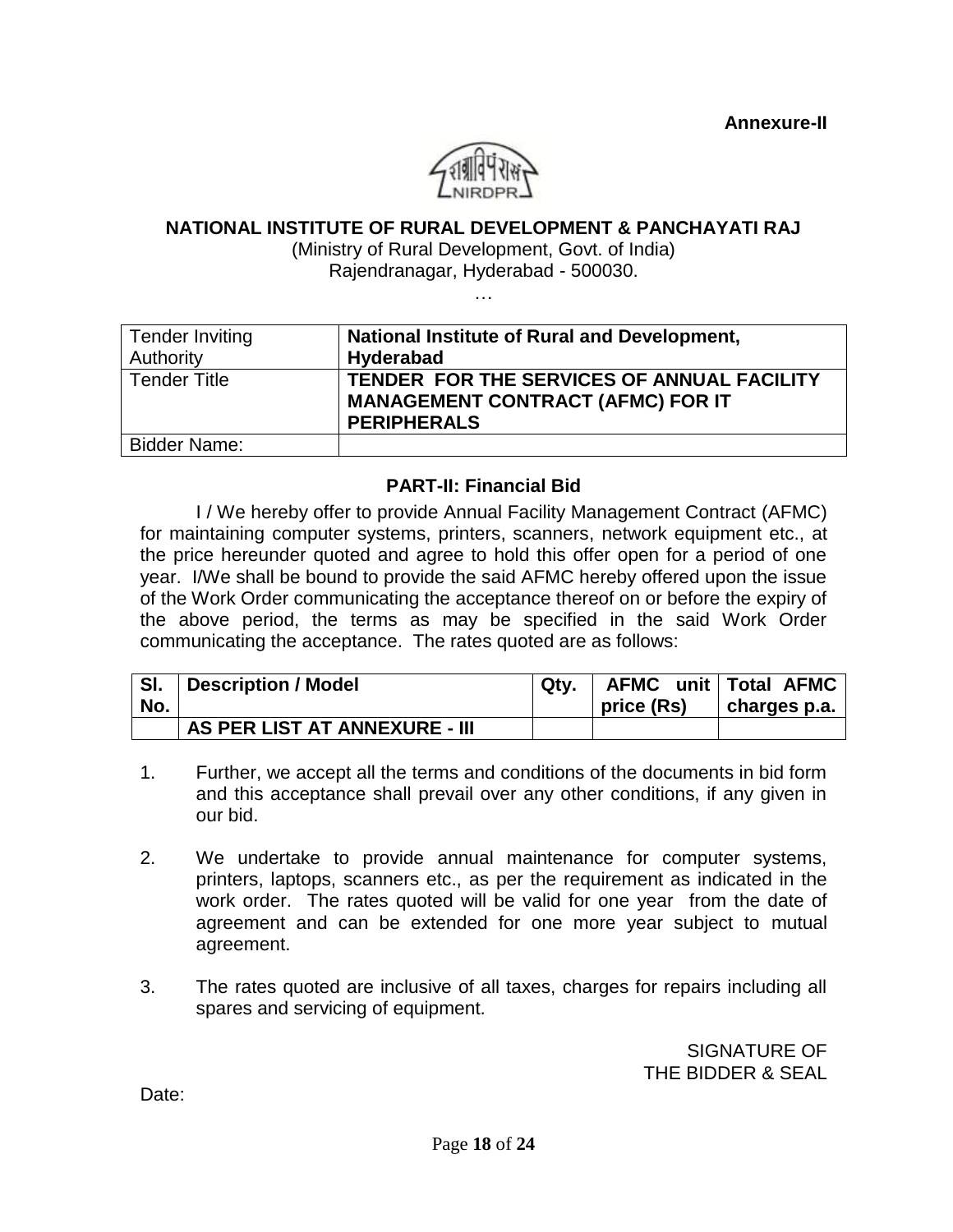## **Statement indicating the details of Computer Systems, Software, network equipment etc., that should be covered under AFMC**

**I. Desktop (Total: 466)**

| Sno                      | <b>Make</b>   | <b>Model</b>            | <b>QTY</b>     |
|--------------------------|---------------|-------------------------|----------------|
| 1                        | Apple         | <b>MAC MINI 2104</b>    | $\overline{2}$ |
| $\overline{2}$           | Apple         | <b>MAC PRO CYLINDER</b> | $\overline{2}$ |
| 3                        | Dell          | 3470                    | 1              |
| $\overline{\mathcal{A}}$ | Dell          | 7060                    | 1              |
| 5                        | Dell          | <b>DELL</b>             | 3              |
| 6                        | Dell          | OPTILPEX 990            | $\overline{2}$ |
| 7                        | Dell          | OPTIPLEX 3040           | $\mathbf 1$    |
| 8                        | Dell          | <b>OPTIPLEX 3046</b>    | $\overline{2}$ |
| 9                        | Dell          | OPTIPLEX 390            | 3              |
| 10                       | Dell          | OPTIPLEX 5060           | 38             |
| 11                       | Dell          | OPTIPLEX 990            | 37             |
| 12                       | Dell          | OPTIPLEX3040            | 1              |
| 13                       | Dell          | <b>VOSTRO</b>           | $\overline{2}$ |
| 14                       | Dell          | <b>VOSTRO 230</b>       | 6              |
| 15                       | Dell          | VOSTRO 260              | 1              |
| 16                       | Dell          | VOSTRO 260S             | $\overline{2}$ |
| 17                       | <b>HCL</b>    | C <sub>2</sub> D        | $\overline{4}$ |
| 18                       | <b>HCL</b>    | <b>INFINITI</b>         | 24             |
| 19                       | HP            | 110-106IX               | 1              |
| 20                       | <b>HP</b>     | 110-216IX               | 1              |
| 21                       | <b>HP</b>     | 270-P03IN               | 3              |
| 22                       | <b>HP</b>     | 280 g2                  | 1              |
| 23                       | <b>HP</b>     | B00502010               | $\mathbf{1}$   |
| 24                       | HP            | C <sub>2</sub> D        | 65             |
| 25                       | <b>HP</b>     | GEN9                    | 1              |
| 26                       | <b>HP</b>     | <b>OLD</b>              | $\overline{2}$ |
| 27                       | HP            | Z820 SERVER             | 1              |
| 28                       | <b>HP AIO</b> | 20-C020IL               | 1              |
| 29                       | <b>HP AIO</b> | 23-H011IN               | $\mathbf 1$    |
| 30                       | HP AIO        | HP                      | 1              |
| 31                       | <b>LENOVO</b> | 10159                   | $\overline{2}$ |
| 32                       | <b>LENOVO</b> | 10AA                    | 1              |
| 33                       | <b>LENOVO</b> | <b>10KX</b>             | 1              |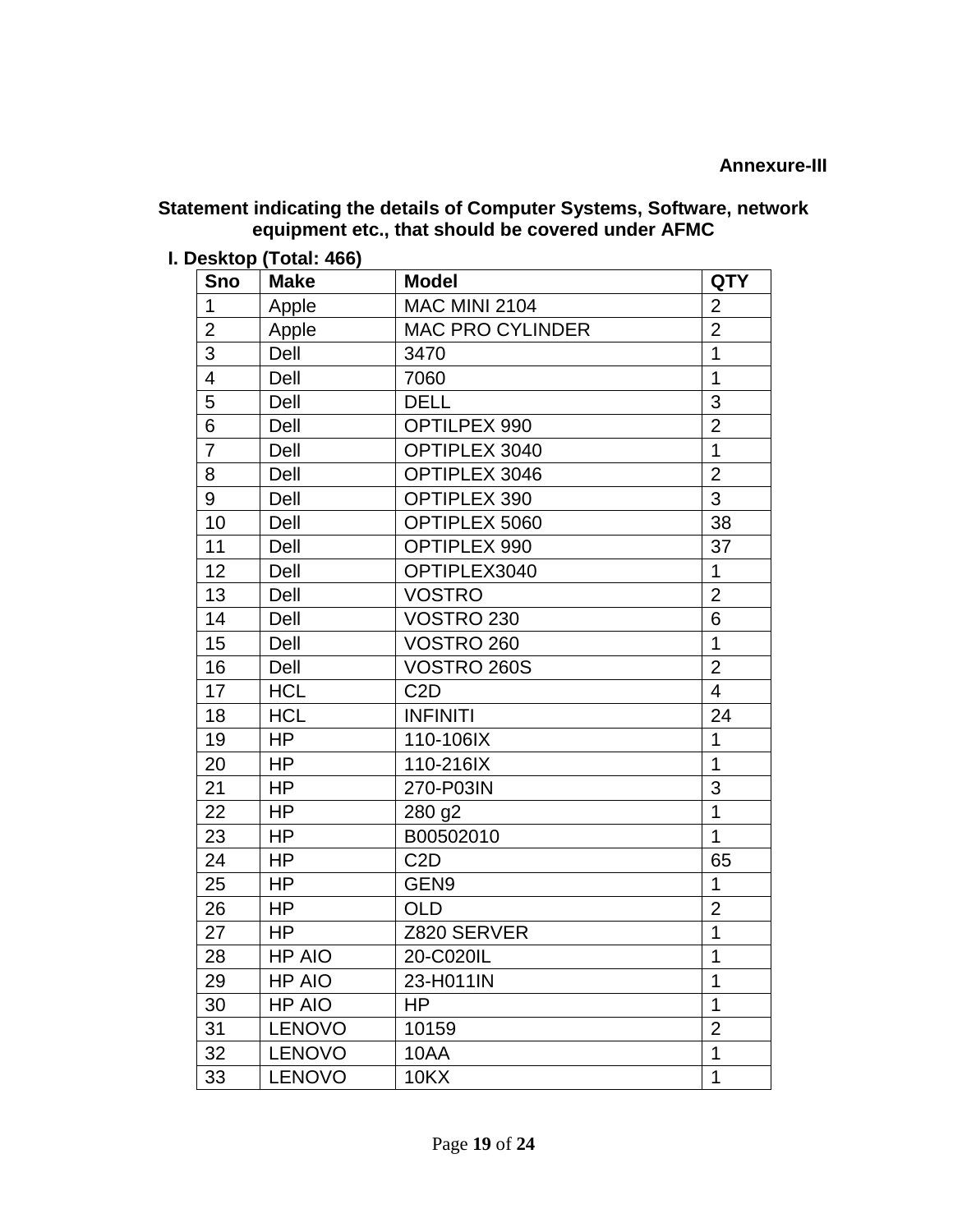| 34 | <b>LENOVO</b>     | 3492H2Q                       | 1              |
|----|-------------------|-------------------------------|----------------|
| 35 | <b>LENOVO</b>     | 530S                          | 1              |
| 36 | <b>LENOVO</b>     | 90B9                          | 1              |
| 37 | <b>LENOVO</b>     | C <sub>2</sub> D              | 10             |
| 38 | <b>LENOVO</b>     | H30-50                        | 6              |
| 39 | <b>LENOVO</b>     | <b>H530S</b>                  | 3              |
| 40 | <b>LENOVO</b>     | 15                            | 1              |
| 41 | <b>LENOVO</b>     | <b>M72E</b>                   | 29             |
| 42 | <b>LENOVO</b>     | M73                           | 134            |
| 43 | <b>LENOVO</b>     | V <sub>520</sub>              | 8              |
| 44 | <b>LENOVO</b>     | <b>V520S</b>                  | 13             |
| 45 | <b>LENOVO</b>     | V530                          | 7              |
| 46 | <b>LENOVO</b>     | V530S                         | 1              |
| 47 | <b>LENOVO</b>     | V533                          | 1              |
| 48 | <b>LENOVO</b>     | V534                          | 1              |
| 49 | <b>LENOVO</b>     | V <sub>535</sub>              | 1              |
| 50 | <b>LENOVO AIO</b> | 10AE                          | 10             |
| 51 | <b>LENOVO AIO</b> | 10BB                          | 6              |
| 52 | <b>LENOVO AIO</b> | F <sub>0</sub> B <sub>2</sub> | 1              |
| 53 | <b>LENOVO AIO</b> | <b>VS1408D1GN</b>             | 1              |
| 54 | <b>LENOVO AIO</b> | C340                          | $\overline{2}$ |
| 55 | <b>WIPRO</b>      | 15                            | 6              |
| 56 | <b>WIPRO</b>      | <b>SUPERGENIUS</b>            | $\overline{7}$ |

# **II. Laptop (Total: 220)**

| Sno            | <b>Make</b>                      | <b>Model</b>       | <b>QTY</b> |
|----------------|----------------------------------|--------------------|------------|
| 1              | Dell                             | Vostro 2520        | 10         |
| $\overline{2}$ | Dell                             | Latitude 3540      | 22         |
| 3              | Dell                             | Vostro 3458        | 78         |
| 4              | Dell                             | Latitude 3400      | 12         |
| 5              | Lenovo                           | Ideapad G50-<br>80 | 2          |
| 6              | Lenovo                           | V330               | 10         |
| $\overline{7}$ | Sony                             | <b>WAIO</b>        |            |
| 8              | LENOVO, HP, DELL,<br><b>ACER</b> | <b>Others</b>      | 85         |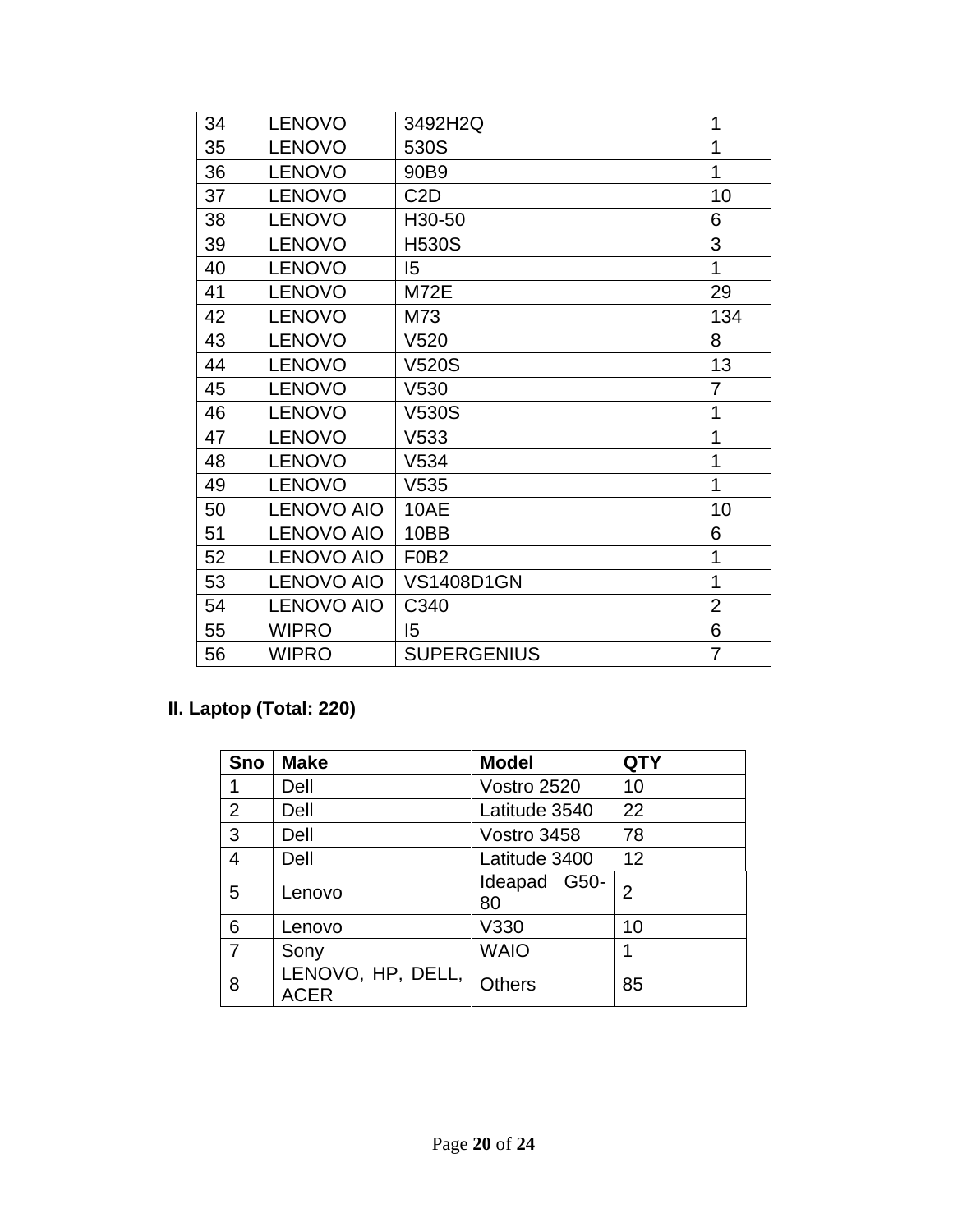# **III. Printer (Total: 221)**

| Sno                      | <b>Make</b> | <b>Model</b>                        | <b>QTY</b>     |
|--------------------------|-------------|-------------------------------------|----------------|
| 1                        | Canon       | ICMF 4820D MFP Laser<br>Printer     | 5              |
| $\overline{2}$           | Canon       | image class MF226dn                 | 3              |
| 3                        | Canon       | image class MF229dw                 | $\mathbf{1}$   |
| $\overline{\mathcal{A}}$ | Canon       | LBP 2900b                           | 10             |
| 5                        | Canon       | LBP 3108b                           | 17             |
| 6                        | Canon       | <b>LBP 6230DN</b>                   | 2              |
| $\overline{7}$           | <b>HP</b>   | 400 401 DN                          | 1              |
| 8                        | HP          | 400 401 DN                          | 1              |
| 9                        | HP          | COLOR LJ CP2025                     | 1              |
| 10                       | <b>HP</b>   | COLOR LJ CP5225                     | 1              |
| 11                       | HP          | CP1215 COLOR                        | 1              |
| 12                       | <b>HP</b>   | CP1515N COLOR                       | 1              |
| 13                       | HP          | CP1525N COLOR                       | 1              |
| 14                       | <b>HP</b>   | DESKJET GT5810                      | 1              |
| 15                       | <b>HP</b>   | HP Invent Laser Jet 1010            | 6              |
| 16                       | HP          | HP Invent Laser Jet 1022            | 54             |
| 17                       | <b>HP</b>   | HP Laser Jet 1020                   | $\overline{4}$ |
| 18                       | <b>HP</b>   | HP Laser jet 400 MFP 425<br>dw      | 1              |
| 19                       | HP          | HP Laser Jet 400 MFP 427<br>dw      | $\overline{2}$ |
| 20                       | <b>HP</b>   | HP Laser Jet M1136 MFP              | $\overline{2}$ |
| 21                       | HP          | HP Laser Jet P1007                  | 10             |
| 22                       | <b>HP</b>   | HP LaserJet MFP M128FN              | 2              |
| 23                       | <b>HP</b>   | HP LaserJet Pro 200 Color<br>M251nw | 1              |
| 24                       | <b>HP</b>   | HP LaserJet Pro 400 Color<br>M451dn | $\mathbf{1}$   |
| 25                       | HP          | LJ 1005 MFP                         | 3              |
| 26                       | HP          | LJ 1018                             | 8              |
| 27                       | HP          | <b>LJ 1020 PLUS</b>                 | 16             |
| 28                       | HP          | LJ 1108                             | 3              |
| 29                       | <b>HP</b>   | LJ 1606 DN                          | 3              |
| 30                       | HP          | LJ CP1025 COLOR                     | 1              |
| 31                       | HP          | LJ M1120 MFP                        | 1              |
| 32                       | <b>HP</b>   | LJ P1106                            | 1              |
| 33                       | HP          | LJ P1505                            | 7              |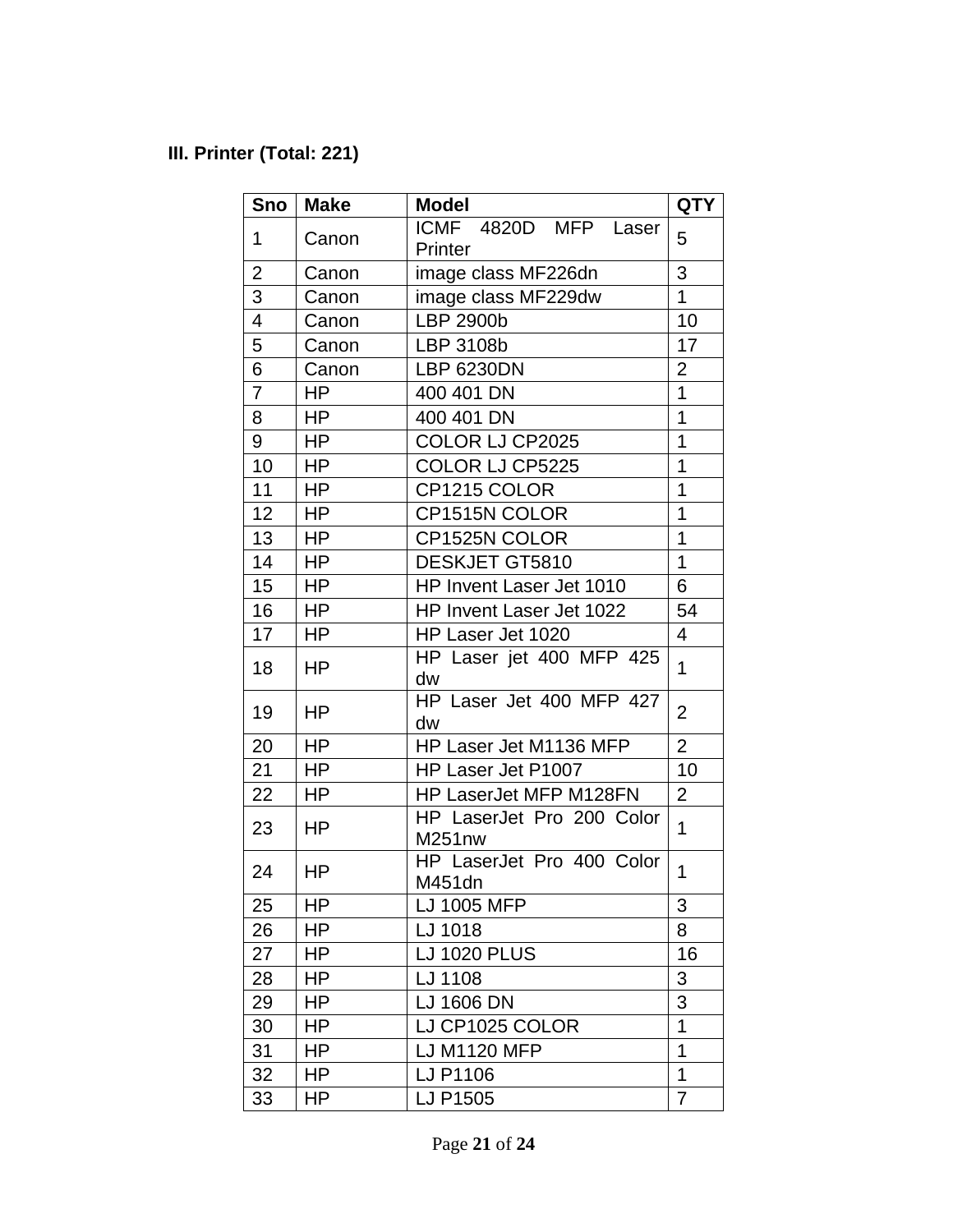| 34 | <b>HP</b>      | LJ PRO 400 401 DN | 1  |
|----|----------------|-------------------|----|
| 35 | HP             | <b>M128FN</b>     | 1  |
| 36 | <b>HP</b>      | M202DW            | 20 |
| 37 | <b>HP</b>      | <b>M203DN</b>     | 4  |
| 38 | <b>HP</b>      | MFP128 FW         | 1  |
| 39 | <b>LEXMARK</b> | <b>MS 312DN</b>   | 7  |
| 40 | <b>SAMSUNG</b> | ML1640            | 8  |
| 41 | <b>SAMSUNG</b> | <b>SCX-4021S</b>  | 1  |
| 42 | <b>SAMSUNG</b> | SCX-4300          | 1  |
| 43 | <b>XEROX</b>   | PHASER 3260       | 5  |

# **IV. Scanner (Total: 78)**

| Sno            | <b>Make</b>  | <b>Model</b>                      | <b>QTY</b>     |
|----------------|--------------|-----------------------------------|----------------|
| 1              | Canon        | <b>DR-130L</b>                    | 5              |
| $\overline{2}$ | Canon        | <b>DR-C120</b>                    | 4              |
| 3              | Canon        | <b>DR-C130</b>                    | 1              |
| 4              | Canon        | <b>DR-C130L</b>                   | 3              |
| 5              | Canon        | <b>DR-C225</b>                    | $\overline{1}$ |
| 6              | Canon        | <b>DR-C225 II</b>                 | $\overline{2}$ |
| 7              | Canon        | PIXIMA<br>MΡ<br>258               | 3              |
| 8              | Canon        | <b>SCAN</b><br><b>LIDE</b><br>100 | 1              |
| 9              | <b>EPSON</b> | GT-1500                           | 1              |
| 10             | ΗP           | 200                               | 1              |
| 11             | ΗP           | 2000 S1                           | 7              |
| 12             | HP.          | 3000 S1                           | 1              |
| 13             | HP           | 3000 S2                           | 30             |
| 14             | <b>HP</b>    | 3000 S3                           | 10             |
| 15             | HP           | G2410                             | $\overline{2}$ |
| 16             | HP           | G3010                             | $\overline{1}$ |
| 17             | ΗP           | G3110                             | $\overline{1}$ |
| 18             | ΗP           | G4010                             | $\overline{2}$ |
| 19             | ΗP           | Scanjet 5590                      | 1              |
| 20             | <b>UMAX</b>  | 5800                              | 1              |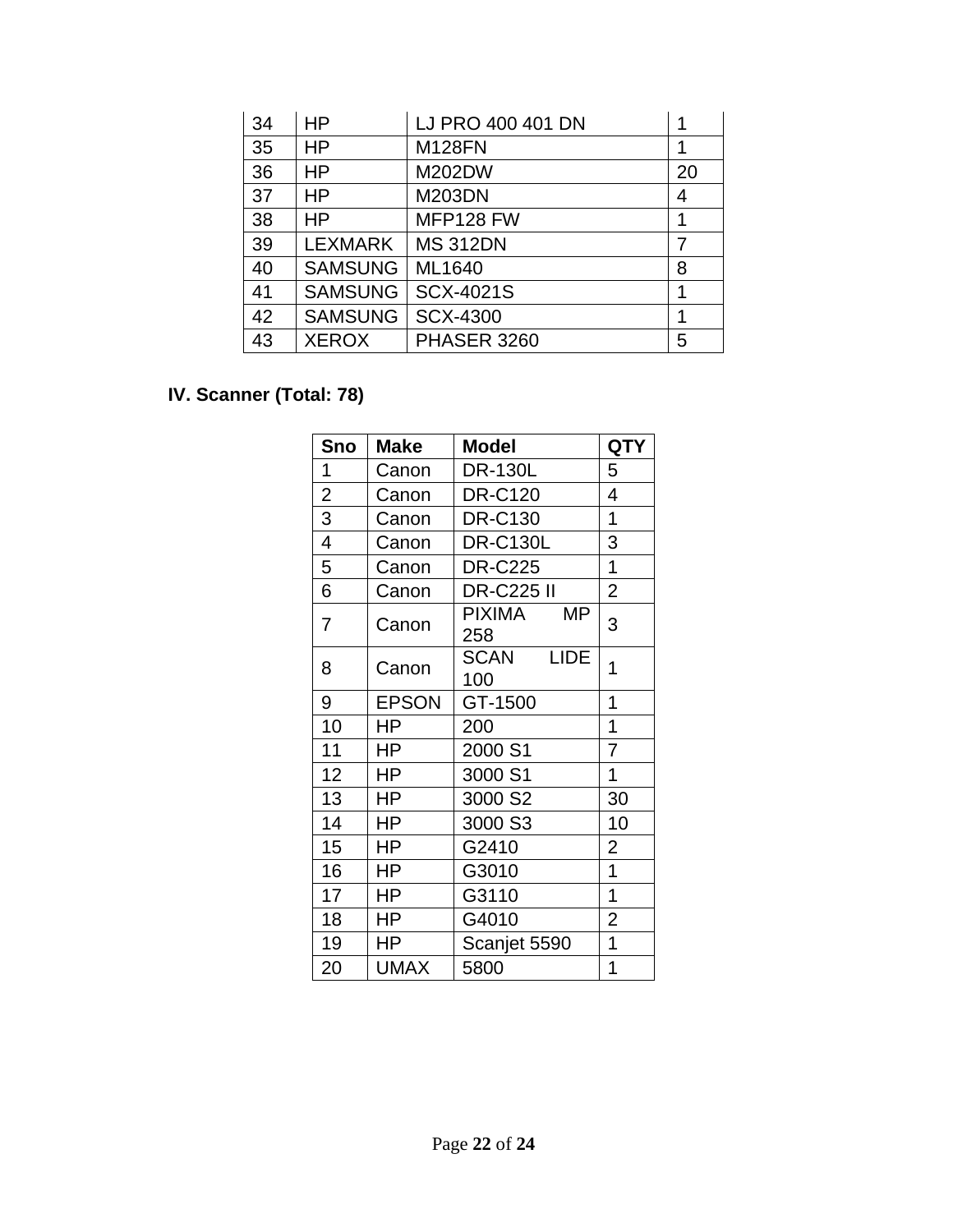# **V. Network Equipment (Total: 102)**

| Sno            | <b>Make</b>   | <b>Model</b>          | <b>QTY</b> |
|----------------|---------------|-----------------------|------------|
| 1              | Juniper       | 4400                  | 1          |
| $\overline{2}$ | Juniper       | 3300                  | 12         |
| 3              | Juniper       | 2200                  | 8          |
| 4              | Avaya         | 3526                  | 9          |
| 5              | <b>Nortel</b> | 5530                  | 1          |
| 6              | Nortel        | 1010                  | 10         |
| $\overline{7}$ | Nortel        | 101048                | 8          |
| 8              | Nortel        | 4524                  | 4          |
| 9              | <b>DAX</b>    | 24P 100B              | 1          |
| 10             | HP            | Procure               | 1          |
| 11             | Linksys       | <b>WRT 1900</b><br>AC | 5          |
| 12             | Linksys       | <b>LAPN300</b>        | 1          |
| 13             | Linksys       | E1200                 | 1          |
| 14             | D Link        | Access<br>Point       | 24         |
| 15             | Linksys       | Access<br>Point       | 3          |
| 16             | Linksys       | Smart Wifi            | 5          |
| 17             | Linksys       | Router                | 4          |
| 18             | D Link        | Router                | 4          |

# **VI. Tablets (Total: 119)**

| <b>Sno</b> | Make   | Model               | ОТУ |
|------------|--------|---------------------|-----|
|            | Lenovo | A <sub>10</sub> -70 |     |

# **Particulars of Software Maintenance**

| SI.<br>No. | Description / Model                                                                                                                                               |
|------------|-------------------------------------------------------------------------------------------------------------------------------------------------------------------|
| 1.         | Software Maintenance (including monitoring and software<br>patch up-gradation with respect to operating system and<br>application software's for all the systems. |